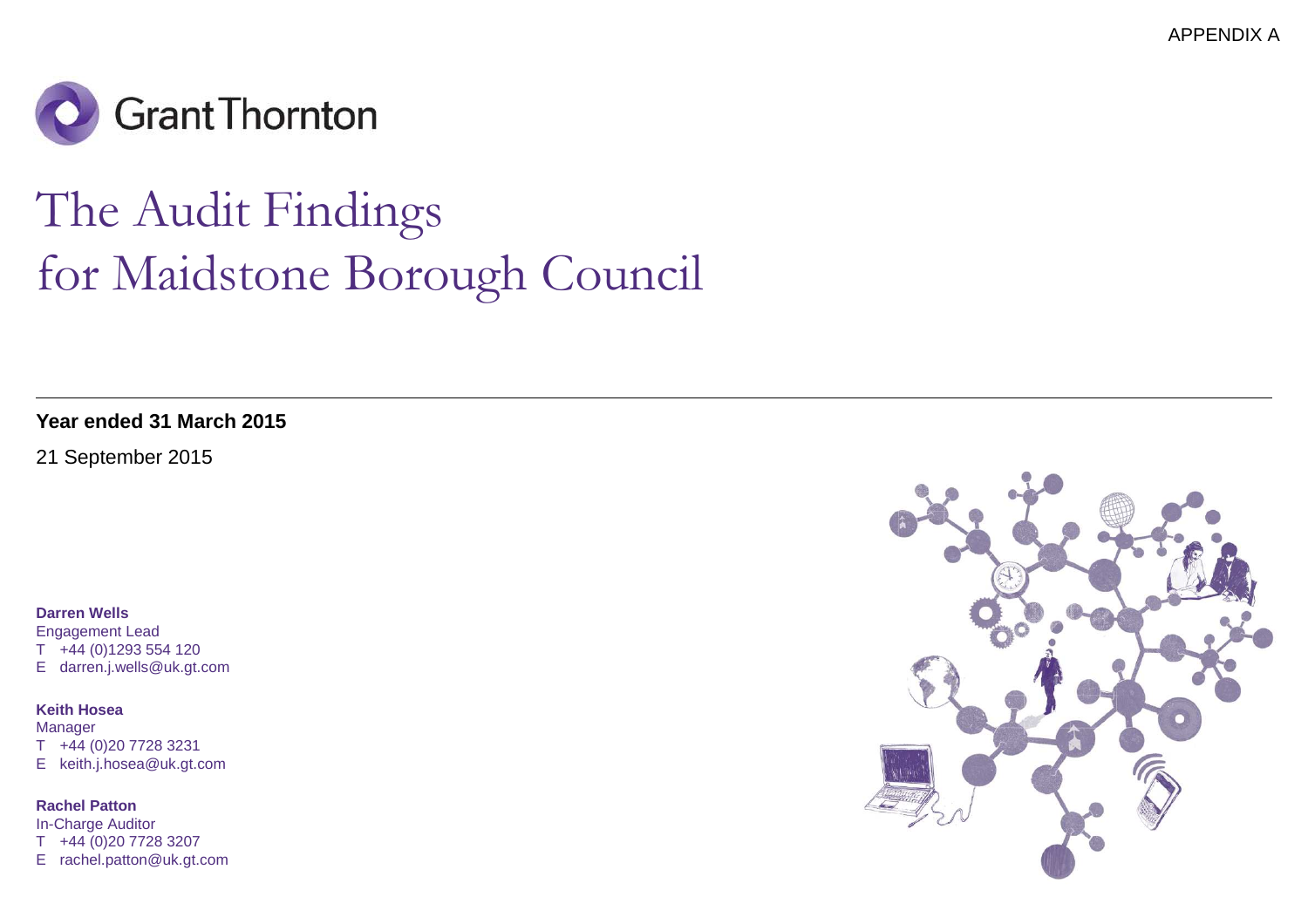### Contents

|    | <b>Section</b>                            |                |
|----|-------------------------------------------|----------------|
| 1. | Executive summary                         | $\mathfrak{Z}$ |
| 2. | Audit findings                            | 6              |
| 3. | Value for Money                           | 16             |
| 4. | Fees, non-audit services and independence | 21             |
|    | 5. Communication of audit matters         | 23             |
|    | Appendices                                |                |
|    | A Action plan                             | 26             |
|    | <b>B</b> Audit opinion                    | 27             |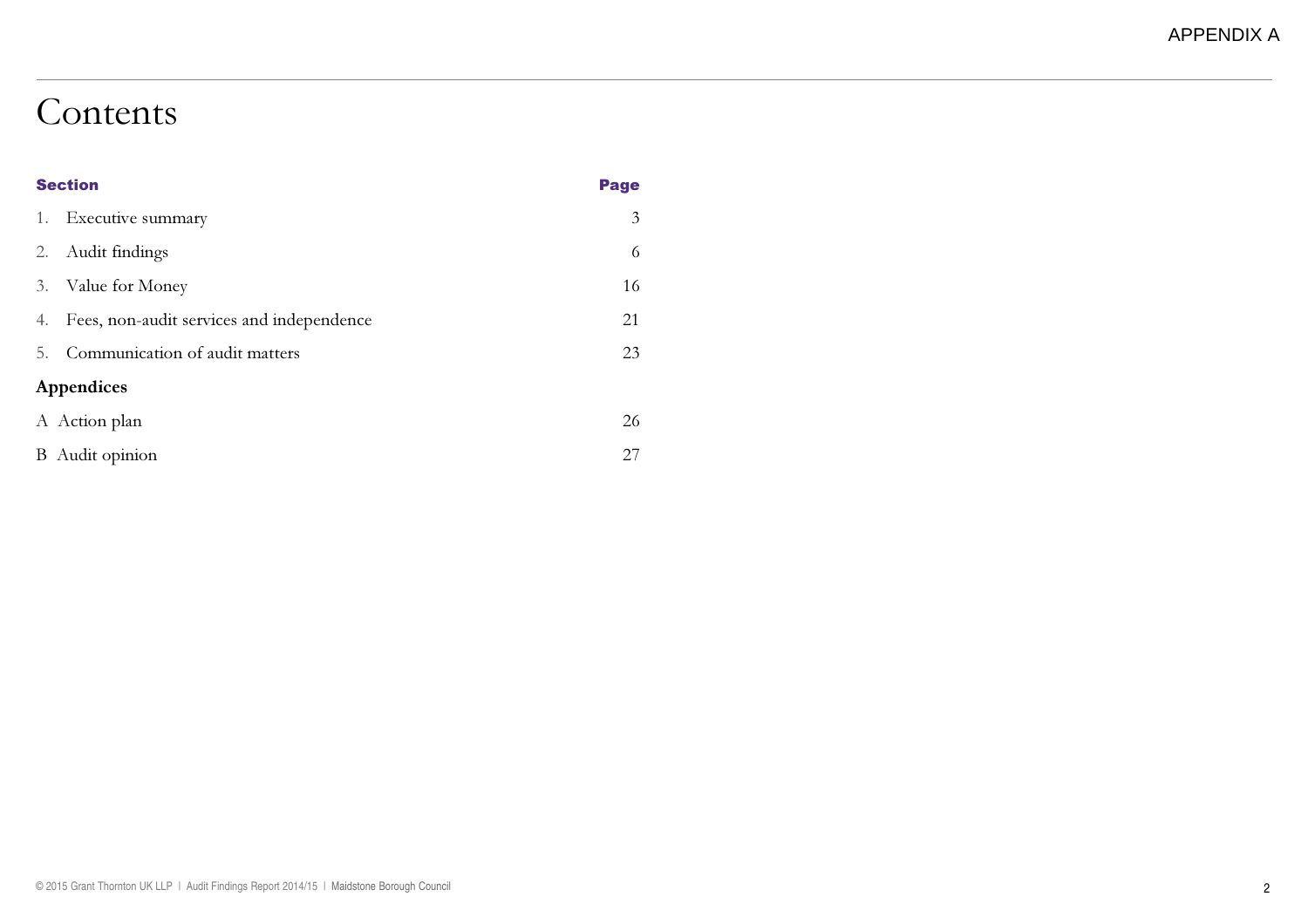### Section 1: Executive summary

**01. Executive summary**

**02. Audit findings**

**03. Value for Money**

**04. Fees, non-audit services and independence**

**05. Communication of audit matters**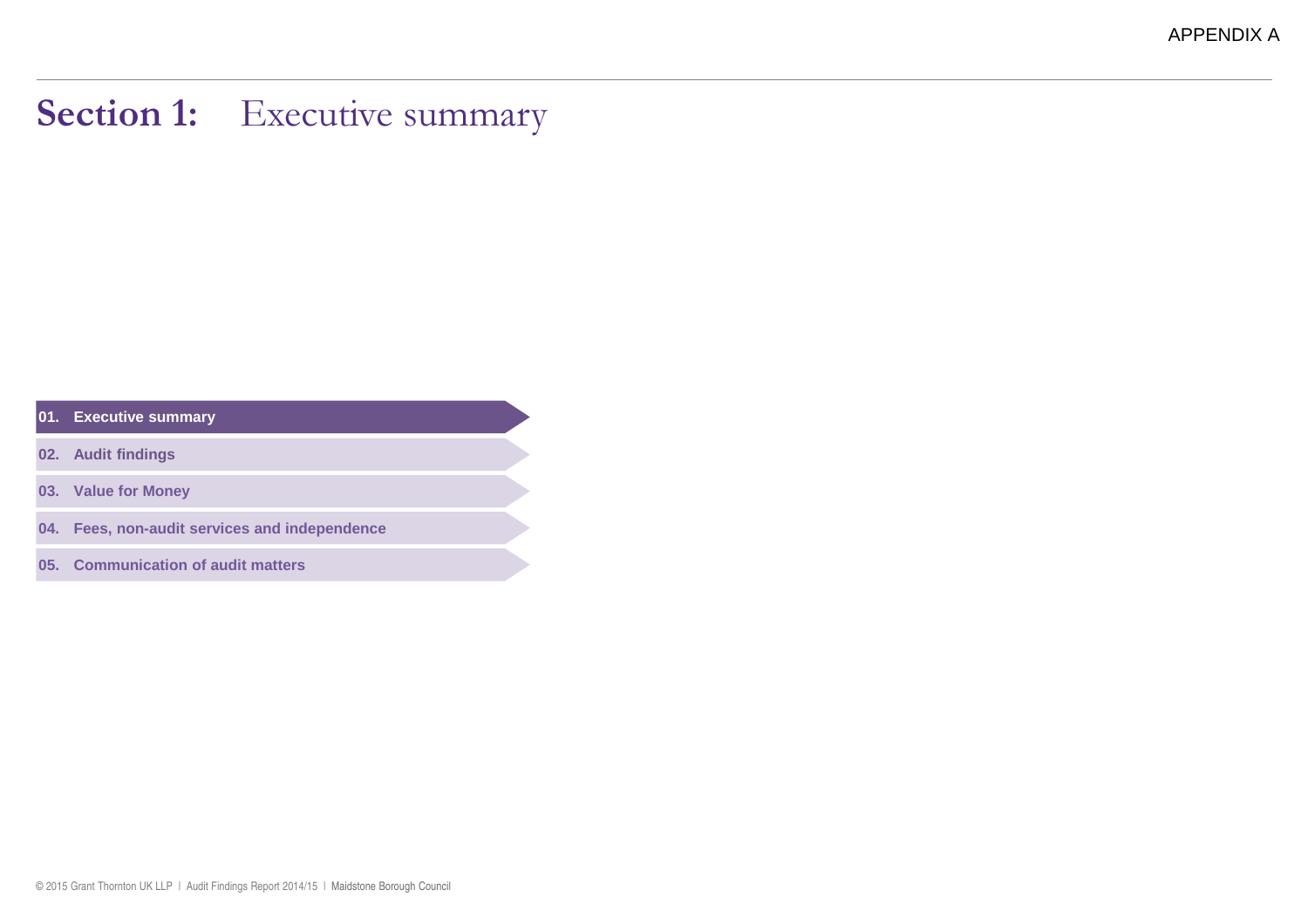### Executive summary

#### Purpose of this report

 This report highlights the key matters arising from our audit of Maidstone Borough Council's (the Council) financial statements for the year ended 31 March 2015. It is also used to report our audit findings to management and those charged with governance in accordance with the requirements of International Standard on Auditing 260 (ISA UK&I).

Under the Audit Commission's Code of Audit Practice we are required to report whether, in our opinion, the Council's financial statements present a true and fair view of the financial position and expenditure and income for the year and whether they have been properly prepared in accordance with the CIPFA Code of Practice on Local Authority Accounting. We are also required to reach a formal conclusion on whether the Council has put in place proper arrangements to secure economy, efficiency and effectiveness in its use of resources (the Value for Money conclusion).

#### Introduction

In the conduct of our audit we have not had to alter our planned audit approach, which we communicated to you in our Audit Plan dated 30<sup>th</sup> March 2015. Our audit is substantially complete although we are finalising our work in the following areas:

- review of the final version of the financial statements
- obtaining and reviewing the management letter of representation
- review of the final version of the Annual Governance Statement
- updating our post balance sheet events review, to the date of signing the opinion, and

We received draft financial statements and accompanying working papers at the start of our audit, in accordance with the agreed timetable.

### Key issues arising from our audit

#### Financial statements opinion

We anticipate providing an unqualified opinion in respect of the financial statements.

The key messages arising from our audit of the Council's financial statements are:

- the Council provided a good quality set of financial statements for audit accompanied by comprehensive working papers in line with the agreed timetable. Officers responded promptly to audit queries, enabling us to complete fieldwork in a timely and efficient manner.
- a small number of amendments were identified to the accounts. These were disclosure changes that did not impact on the main financial statements. Officers alerted us early on in the audit to some corrections to short termdebtors and creditors of  $f(6,261k$  affecting the balance sheet.
- Details of the adjustments we identified are recorded in section 2 of this report. We have also identified adjustments to improve the presentation of the financial statements. All of these have been accepted by officers and are reflected in the revised statement of accounts to be presented to the Audit, Standards and Governance Committee meeting on 21 September 2015.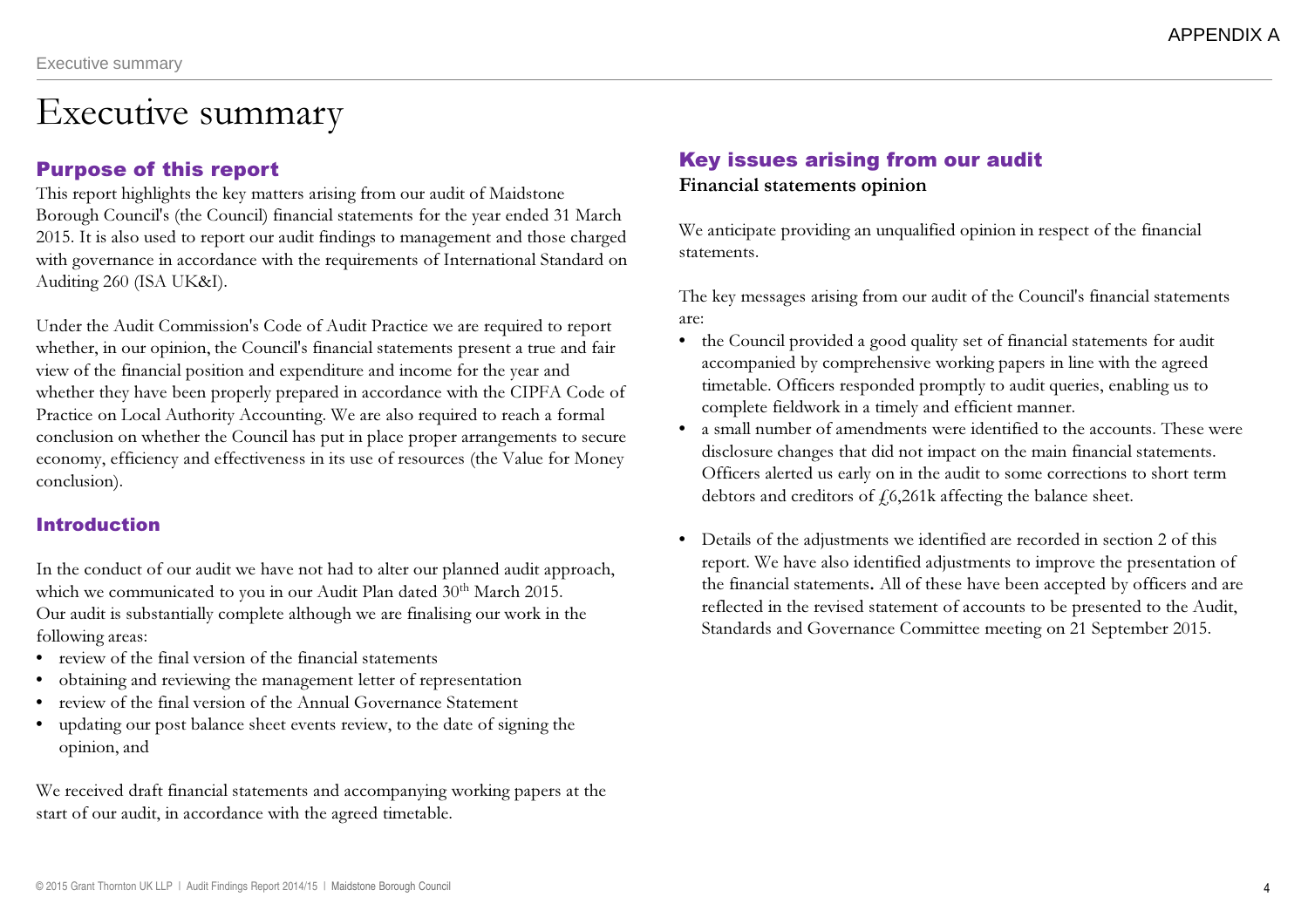#### Value for Money conclusion

 We are pleased to report that, based on our review of the Council's arrangements to secure economy, efficiency and effectiveness in its use of resources, we propose to give an unqualified VfM conclusion.

Further detail of our work on Value for Money is set out in section three of this report.

#### Whole of Government Accounts (WGA)

 We will complete our work in respect of the Whole of Government Accounts in accordance with the national timetable. We expect to conclude this at the same time as giving the opinion on the financial statements.

#### Controls

#### Roles and responsibilities

 The Council's management is responsible for the identification, assessment, management and monitoring of risk, and for developing, operating and monitoring the system of internal control.

Our audit is not designed to test all internal controls or identify all areas of control weakness. However, where, as part of our testing, we identify any control weaknesses, we report these to the Council.

#### Findings

 Our work has not identified any control weaknesses which we wish to highlight for your attention.

#### The way forward

 Matters arising from the financial statements audit and review of the Council's arrangements for securing economy, efficiency and effectiveness in its use of resources have been discussed with the Head of Finance & Resources.

We have made a number of recommendations, which are set out in the action plan in Appendix A. Recommendations have been discussed and agreed with the Head of Finance & Resources and the finance team.

#### Acknowledgment

 We would like to take this opportunity to record our appreciation for the assistance provided by the finance team and other staff during our audit.

> Grant Thornton UK LLPSeptember 2015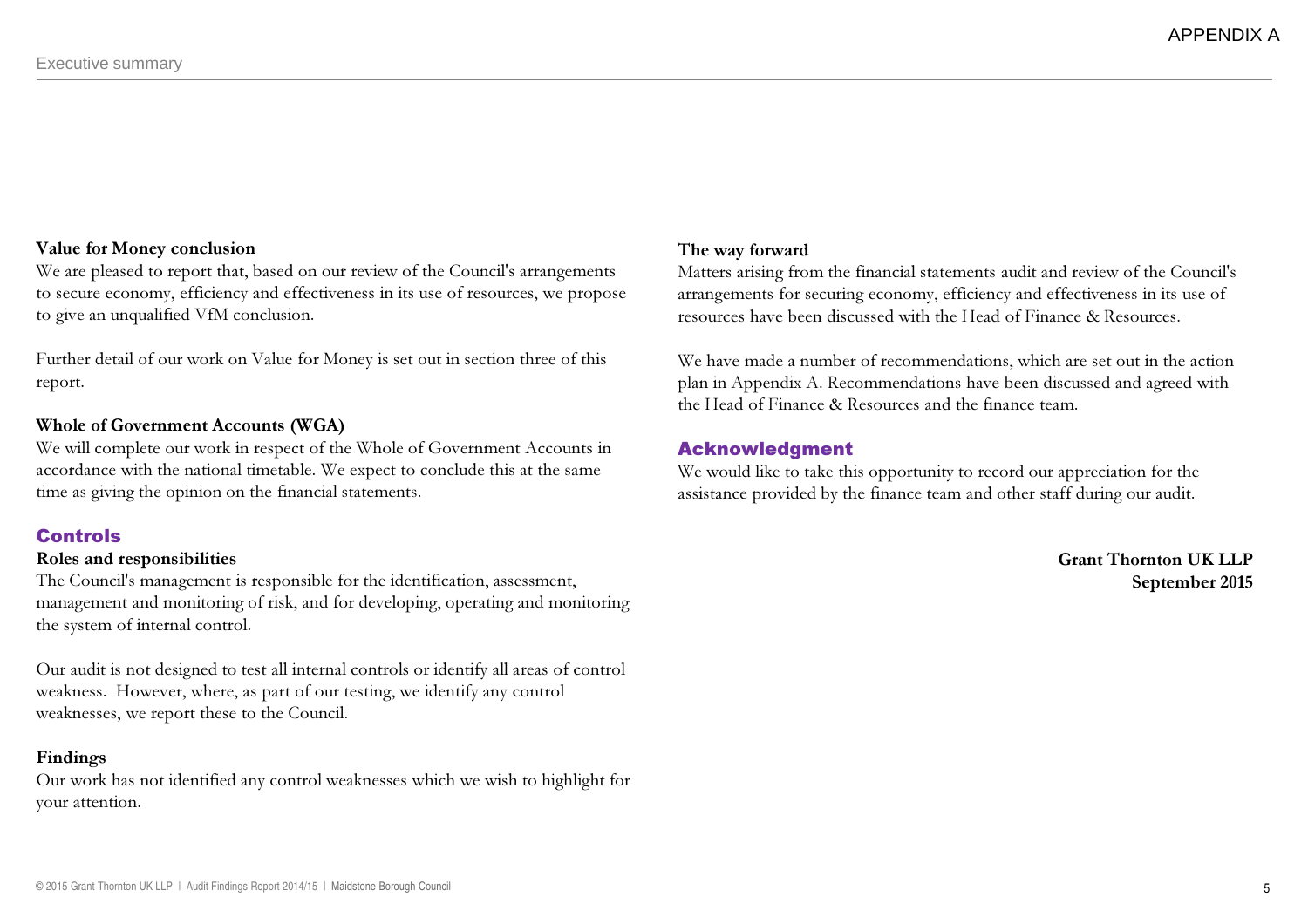APPENDIX A

### Section 2: Audit findings

**01. Executive summary**

**02. Audit findings**

**03. Value for Money**

**04. Fees, non-audit services and independence**

**05. Communication of audit matters**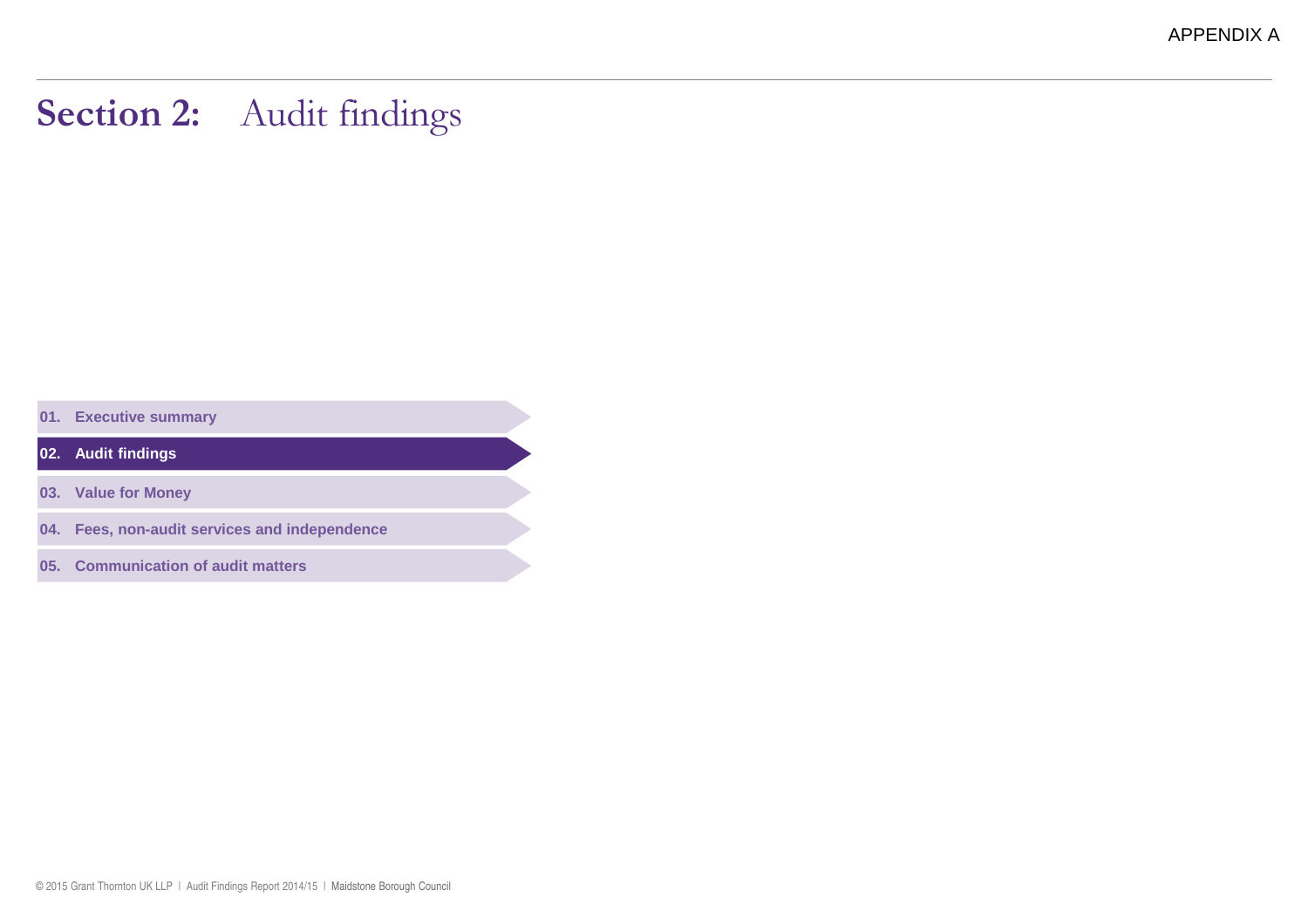### Audit findings

In this section we present our findings in respect of matters and risks identified at the planning stage of the audit and additional matters that arose during the course of our work. We set out on the following pages the work we have performed and the findings arising from our work in respect of the audit risks we identified in our audit plan, presented to the Audit Committee. We also set out the adjustments to the financial statements arising from our audit work and our findings in respect of internal controls.

#### Changes to Audit Plan

 We have not made any changes to our Audit Plan as previously communicated to you on 30<sup>th</sup> March 2015.

#### Audit opinion

 We anticipate we will provide the Council with an unqualified opinion as setout in Appendix B.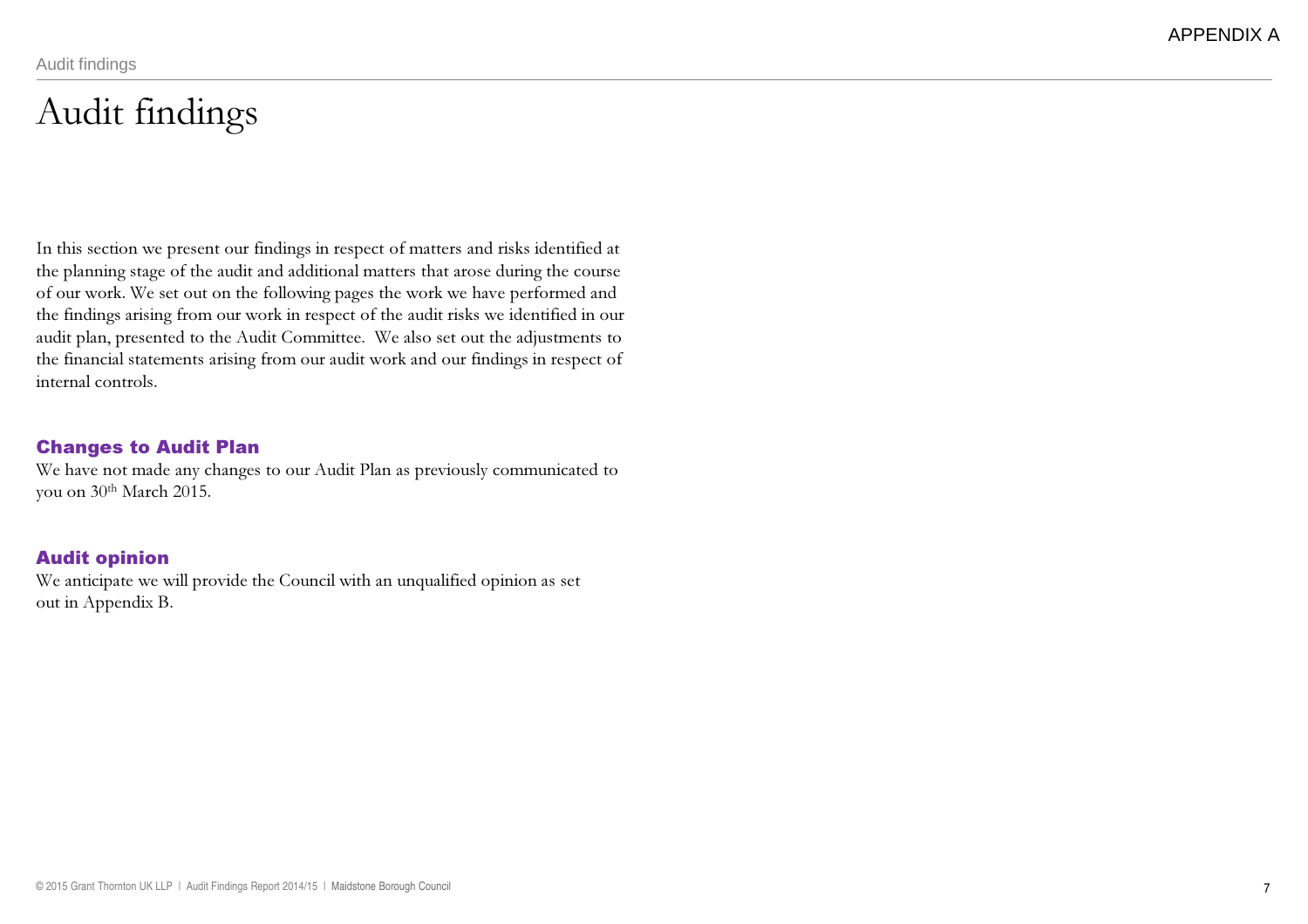### Audit findings against significant risks

"Significant risks often relate to significant non-routine transactions and judgmental matters. Non-routine transactions are transactions that are unusual, either due to size or nature, and that therefore occur infrequently. Judgmental matters may include the development of accounting estimates for which there is significant measurement uncertainty" (ISA (UK&I) 315).

In this section we detail our response to the significant risks of material misstatement which we identified in the Audit Plan. As we noted in our plan, there are two presumed significant risks which are applicable to all audits under auditing standards.

|    | Risks identified in our audit plan                                                                                                                                                                                                                                                                                                                                                                                                                                                             | <b>Work completed</b>                                                                                                                                                                                                                                                    | <b>Assurance gained and issues arising</b>                                                                                                                                                                                                                                                                                                                                                                                                                                                   |
|----|------------------------------------------------------------------------------------------------------------------------------------------------------------------------------------------------------------------------------------------------------------------------------------------------------------------------------------------------------------------------------------------------------------------------------------------------------------------------------------------------|--------------------------------------------------------------------------------------------------------------------------------------------------------------------------------------------------------------------------------------------------------------------------|----------------------------------------------------------------------------------------------------------------------------------------------------------------------------------------------------------------------------------------------------------------------------------------------------------------------------------------------------------------------------------------------------------------------------------------------------------------------------------------------|
| 1. | Improper revenue recognition<br>Under ISA (UK&I) 240 there is a presumed risk that<br>revenue may be misstated due to improper<br>recognition<br>This presumption can be rebutted if the auditor<br>concludes that there is no risk of material<br>misstatement due to fraud relating to revenue<br>recognition.<br>Although we have rebutted the significant risk<br>presumption as explained in our Audit Plan, we are<br>required to still perform testing to address the<br>inherent risk. | We reviewed and tested the Council's revenue<br>recognition policies<br>We carried out substantive testing of material<br>revenue streams.                                                                                                                               | We determined that the risk of fraud arising from<br>revenue recognition could be rebutted.<br>Our audit work has not identified any issues that would<br>lead us to believe that revenue has been fraudulently or<br>erroneously recognised in the statements.<br>We did identify a couple of disclosure errors in Note 15<br>Grant Income which officers have amended. We set out<br>our findings in detail in the 'Misclassifications and<br>Disclosures changes' section of this report. |
| 2. | <b>Management override of controls</b><br>Under ISA (UK&I) 240 there is a presumed risk of<br>management over-ride of controls                                                                                                                                                                                                                                                                                                                                                                 | We reviewed the significant accounting estimates,<br>judgements and decisions made by management.<br>We documented the controls around journal entries<br>and carried out testing of journal entries<br>We remained vigilant for any unusual significant<br>transactions | Our audit work has not identified any evidence of<br>management override of controls. In particular the<br>findings of our review of journal controls and testing of<br>journal entries has not identified any significant issues.<br>We did not identify any significant unusual transactions.<br>We set out later in this section of the report our work<br>and findings on key accounting estimates and<br>judgments.                                                                     |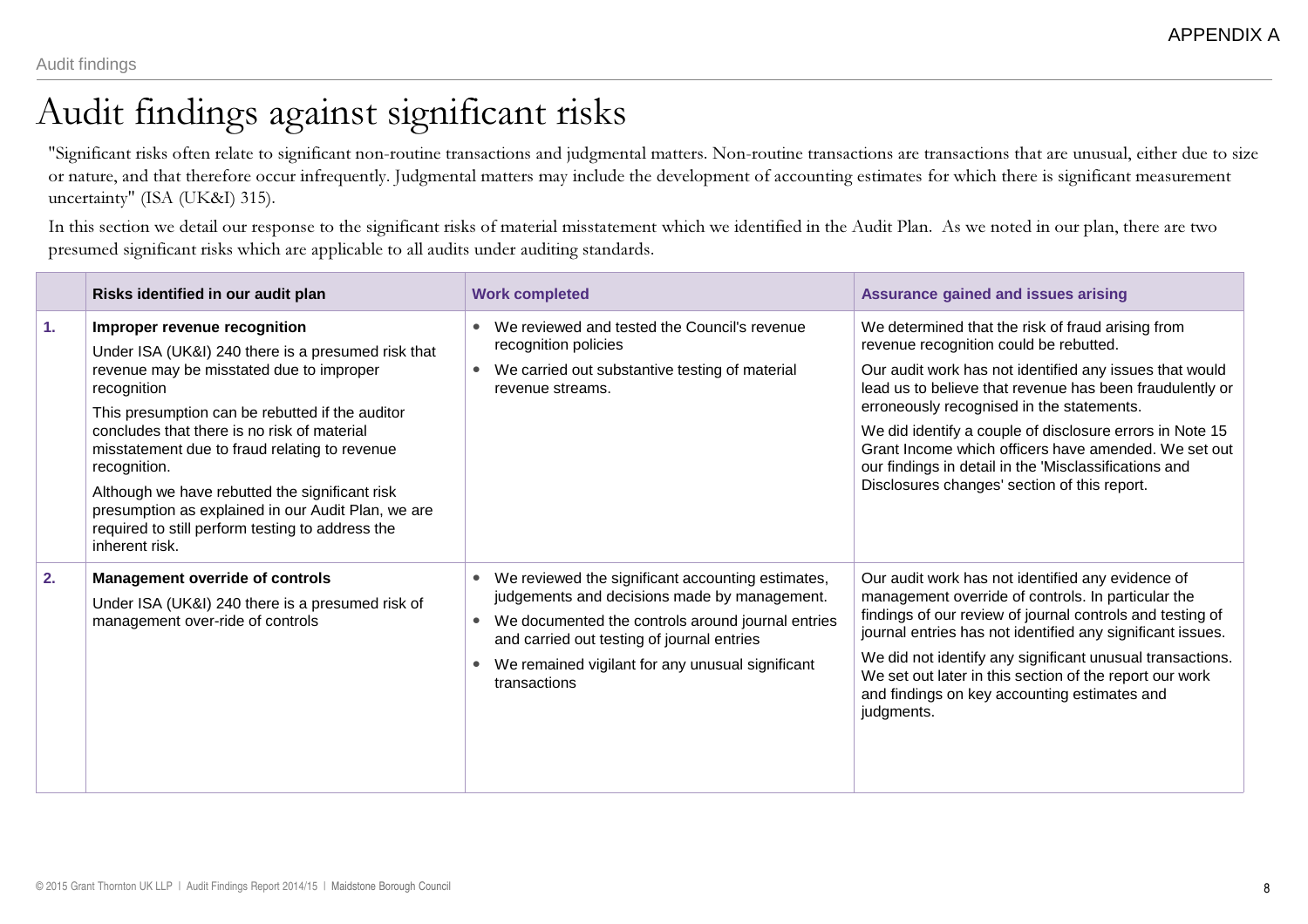### Audit findings against other risks

In this section we detail our response to the other risks of material misstatement which we identified in the Audit Plan. Recommendations, together with management responses, are attached at Appendix A.

| <b>Transaction cycle</b>  | <b>Description of risk</b>                                     | <b>Work completed</b>                                                                                                                                                  | <b>Assurance gained &amp; issues arising</b>                                                                                       |
|---------------------------|----------------------------------------------------------------|------------------------------------------------------------------------------------------------------------------------------------------------------------------------|------------------------------------------------------------------------------------------------------------------------------------|
| <b>Operating expenses</b> | Creditors understated or not<br>recorded in the correct period | We have undertaken the following work in relation to<br>this risk:<br>• We documented our understanding of processes                                                   | We did not identify any findings which suggested that<br>creditors or expenditure were understated in the financial<br>statements. |
|                           |                                                                | and key controls over the transaction cycle.                                                                                                                           |                                                                                                                                    |
|                           |                                                                | We undertook a walkthrough of the key controls to<br>assess whether they operated in line with our<br>documented understanding                                         |                                                                                                                                    |
|                           |                                                                | We performed sample testing of payments made<br>in the financial year to gain assurance<br>expenditure occurred and had been correctly<br>classified.                  |                                                                                                                                    |
|                           |                                                                | We reviewed the Council's process for making<br>accruals and sample tested accrued amounts to<br>ensure completeness and accuracy.                                     |                                                                                                                                    |
|                           |                                                                |                                                                                                                                                                        | We tested payments made after the year-end to<br>ensure they were accrued in the correct financial<br>year.                        |
|                           |                                                                | We reviewed minutes and made enquiries of<br>appropriate officers to ensure that litigation and<br>claims against the Council were not understated<br>in the accounts. |                                                                                                                                    |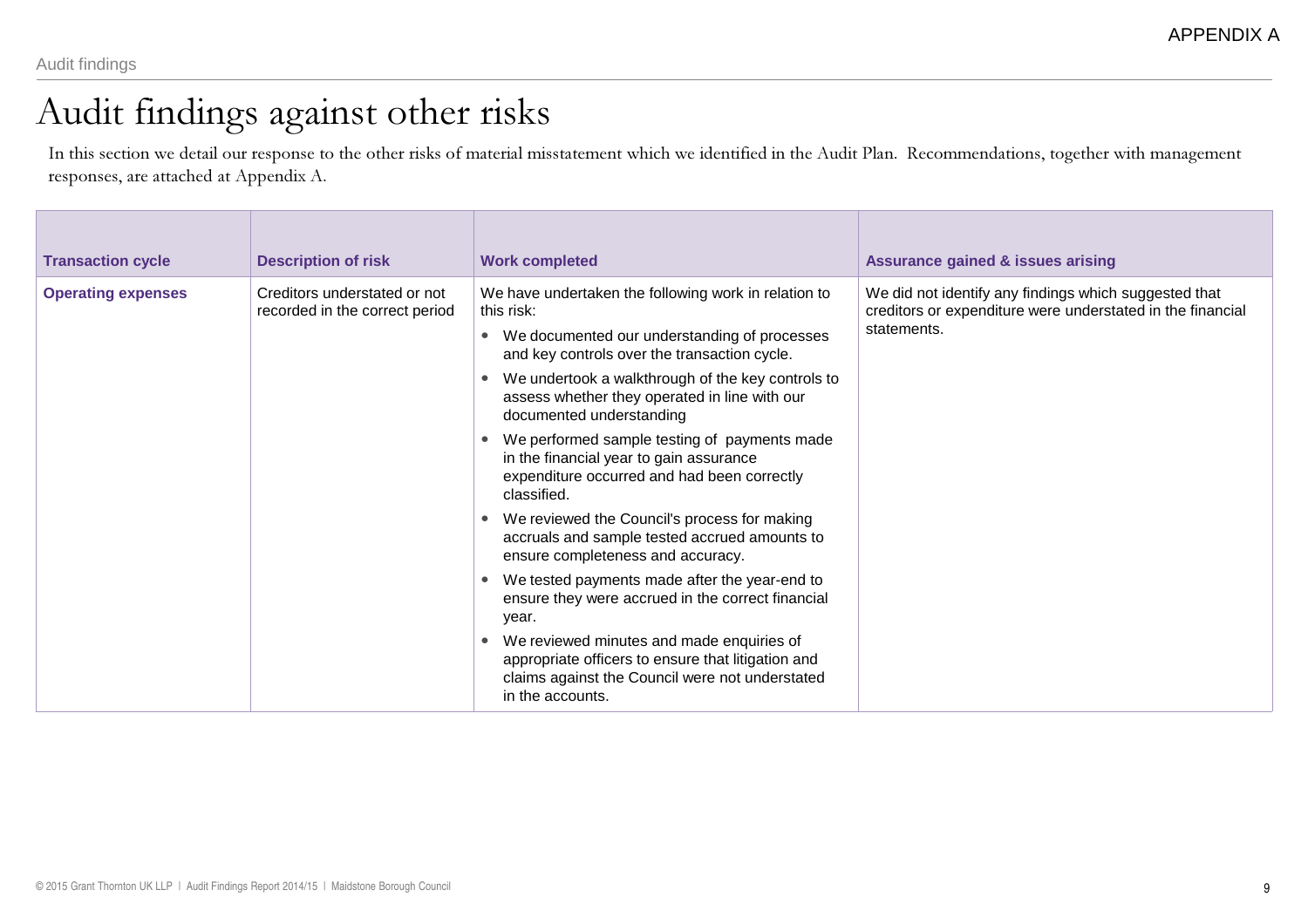### Audit findings against other risks (continued)

| <b>Transaction cycle</b>        | <b>Description of risk</b>                                                         | <b>Work completed</b>                                                                                                                                                                                                                                                                                                                                                                                                                                                                                                                                                                                                                               | <b>Assurance gained &amp; issues arising</b>                                                                                                                                                               |
|---------------------------------|------------------------------------------------------------------------------------|-----------------------------------------------------------------------------------------------------------------------------------------------------------------------------------------------------------------------------------------------------------------------------------------------------------------------------------------------------------------------------------------------------------------------------------------------------------------------------------------------------------------------------------------------------------------------------------------------------------------------------------------------------|------------------------------------------------------------------------------------------------------------------------------------------------------------------------------------------------------------|
| <b>Welfare expenditure</b>      | Welfare benefit expenditure<br>improperly computed                                 | We have undertaken the following work in relation to this risk:<br>• We documented our understanding of the processes and<br>key controls over the transaction cycle, including a<br>walkthrough of the key controls to ensure they were<br>designed effectively.<br>Reconciled benefit expenditure from the ledger to the<br>benefit subsidy claim and housing benefit system and<br>assessed the impact of any significant differences.<br>Reviewed the system parameters for uprating and                                                                                                                                                        | Our audit work has not identified any significant issues<br>in relation to the risk identified. We are satisfied that<br>welfare benefit expenditure is not materially misstated.                          |
|                                 |                                                                                    | completed the benefit software diagnostic tool.<br>Carried out an analytical review of year on year variances<br>and comparison to national data.<br>Tested a sample of housing benefit claims as part of the<br>$\bullet$<br>certification of the 2014/15 benefit subsidy claim.                                                                                                                                                                                                                                                                                                                                                                   |                                                                                                                                                                                                            |
| <b>Employee</b><br>remuneration | Employee remuneration and<br>benefits obligations and<br>expenses are understated. | We have undertaken the following work in relation to this risk:<br>documented our understanding of processes and key<br>controls over the transaction cycle, including a walkthrough<br>of the key controls to ensure they were designed effectively.<br>We reconciled employee remuneration costs in the financial<br>statements to the payroll system.<br>We carried out a trend analysis to ensure that monthly<br>$\bullet$<br>payroll totals were in line with expectations and followed up<br>any unexpected movements.<br>We performed sample testing of payroll records to gain<br>assurance that employees have been remunerated correctly | There were no significant issues arising from our work<br>to draw to your attention. We are satisfied that<br>employee remuneration and benefits obligations and<br>expenses are not materially misstated. |
|                                 |                                                                                    | during 2014/15 and costs are not understated.<br>We tested the pension fund liability in the statements by<br>$\bullet$<br>evaluating the work of the scheme actuary and the work of<br>the administering authority auditor, and testing the basis of<br>calculating the liability.                                                                                                                                                                                                                                                                                                                                                                 |                                                                                                                                                                                                            |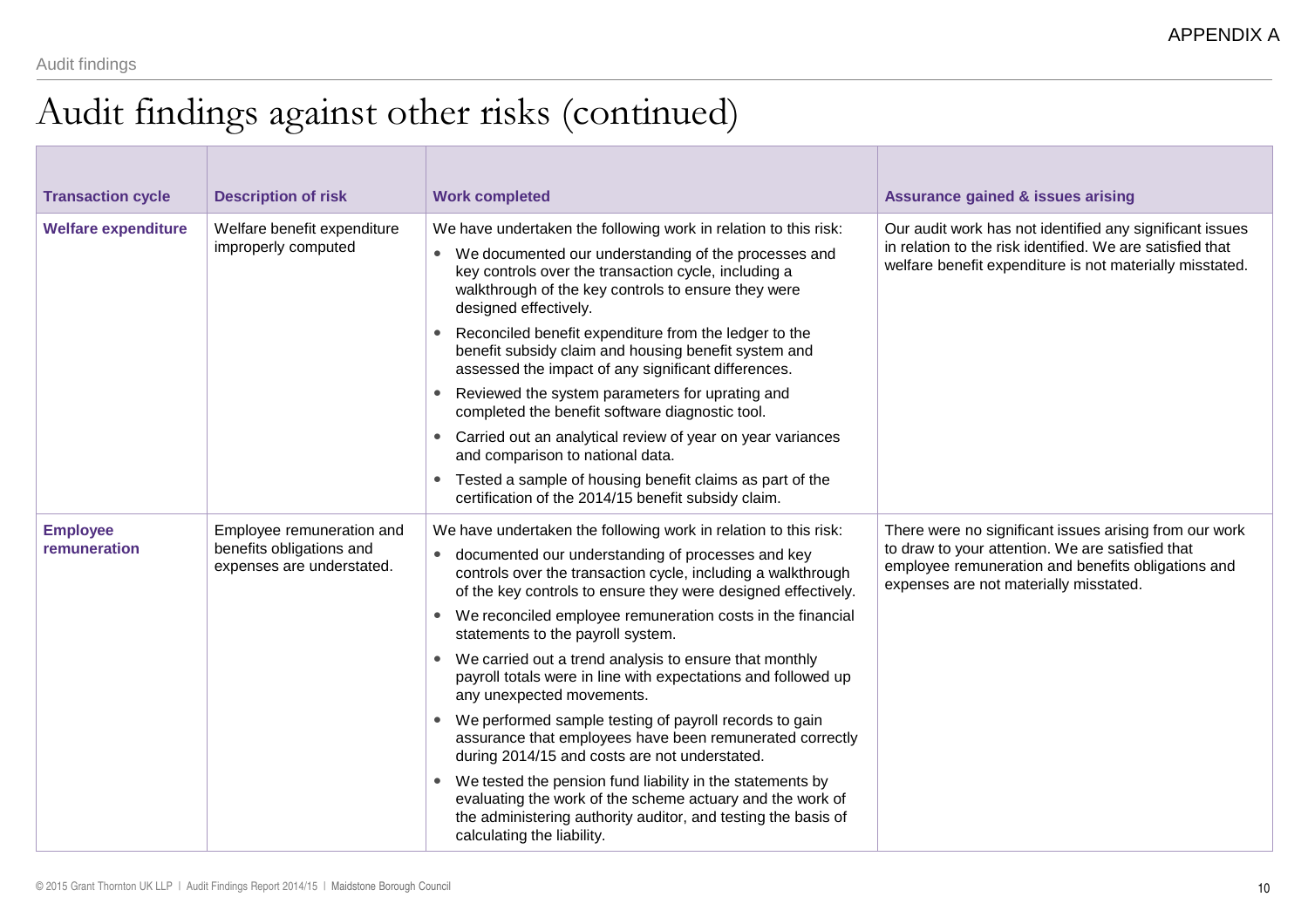### Accounting policies, estimates & judgements

In this section we report on our consideration of accounting policies, in particular revenue recognition policies, and key estimates and judgements made and included with the Council's financial statements.

| <b>Accounting area</b>             | <b>Summary of policy</b>                                                                                                                                                                                                                                                                                                                                                                                                                                                                                                                                                                                                                                                                                                                   | <b>Comments</b>                                                                                                                                                                                                                                                                                                                                                                                                                                                                                                                                                                                                                                                                                                                                                                                                                                                                                                                                                                                              | <b>Assessment</b> |
|------------------------------------|--------------------------------------------------------------------------------------------------------------------------------------------------------------------------------------------------------------------------------------------------------------------------------------------------------------------------------------------------------------------------------------------------------------------------------------------------------------------------------------------------------------------------------------------------------------------------------------------------------------------------------------------------------------------------------------------------------------------------------------------|--------------------------------------------------------------------------------------------------------------------------------------------------------------------------------------------------------------------------------------------------------------------------------------------------------------------------------------------------------------------------------------------------------------------------------------------------------------------------------------------------------------------------------------------------------------------------------------------------------------------------------------------------------------------------------------------------------------------------------------------------------------------------------------------------------------------------------------------------------------------------------------------------------------------------------------------------------------------------------------------------------------|-------------------|
| <b>Revenue recognition</b>         | The Council's main source of income is central government<br>grants and council tax. Grant income is recognised in the<br>Comprehensive Income and Expenditure Statement when the<br>Council has reasonable assurance that it will comply with the<br>grant conditions and that amounts will be received.<br>Revenue from the sale of goods is recognised when the<br>Council transfers the significant risk and rewards of ownership<br>to the purchaser and it is probable that economic benefits or<br>service potential associated with the transaction will flow to the<br>Council. Revenue from the provision of services is recognised<br>when the Council can measure reliably the percentage of<br>completion of the transaction. | Overall, the Council's accounting policy is appropriate under IAS 18<br>Revenue and CIPFA's Code of Practice on Local Government<br>Accounting in the UK 2014/15.<br>We have made a recommendation to improve the clarity of the<br>council tax and business rates accounting policies.                                                                                                                                                                                                                                                                                                                                                                                                                                                                                                                                                                                                                                                                                                                      | Green             |
| <b>Estimates and</b><br>judgements | Key estimates and judgements include :<br>Valuation and useful life of property, plant and equipment<br>pension fund valuations and settlements<br>$\bullet$<br>Valuation of arrears and provision for impairment<br>$\bullet$<br>Provision for appeals against NNDR rating.                                                                                                                                                                                                                                                                                                                                                                                                                                                               | The Council's use of accounting estimates is disclosed in note 3<br>(Assumptions made about the future and other major sources of<br>estimation uncertainty). Our review of the judgements and estimates<br>has identified one area for improvement. We reviewed:<br>The valuation of property, plant and equipment, considered the<br>work of the Council's expert and evaluated whether assets not<br>revalued in 2014-15 were fairly stated as at 31 March;<br>The work of the Council's Actuary using an auditor's expert<br>$\bullet$<br>The valuation of arrears and considered the adequacy of the bad<br>$\bullet$<br>debt provision;<br>The Council's calculation of its provision for NNDR appeals.<br>Our audit work identified that some of the assumptions used by the<br>Valuer in preparing the valuation of assets did not take into account<br>the full information available. The adjustments arising from this are<br>disclosed in the 'adjusted misstatements' section of this document. | <b>Green</b>      |

#### **Assessment**

- Marginal accounting policy which could potentially attract attention from regulators ●
- Accounting policy appropriate and disclosures sufficient

Accounting policy appropriate but scope for improved disclosure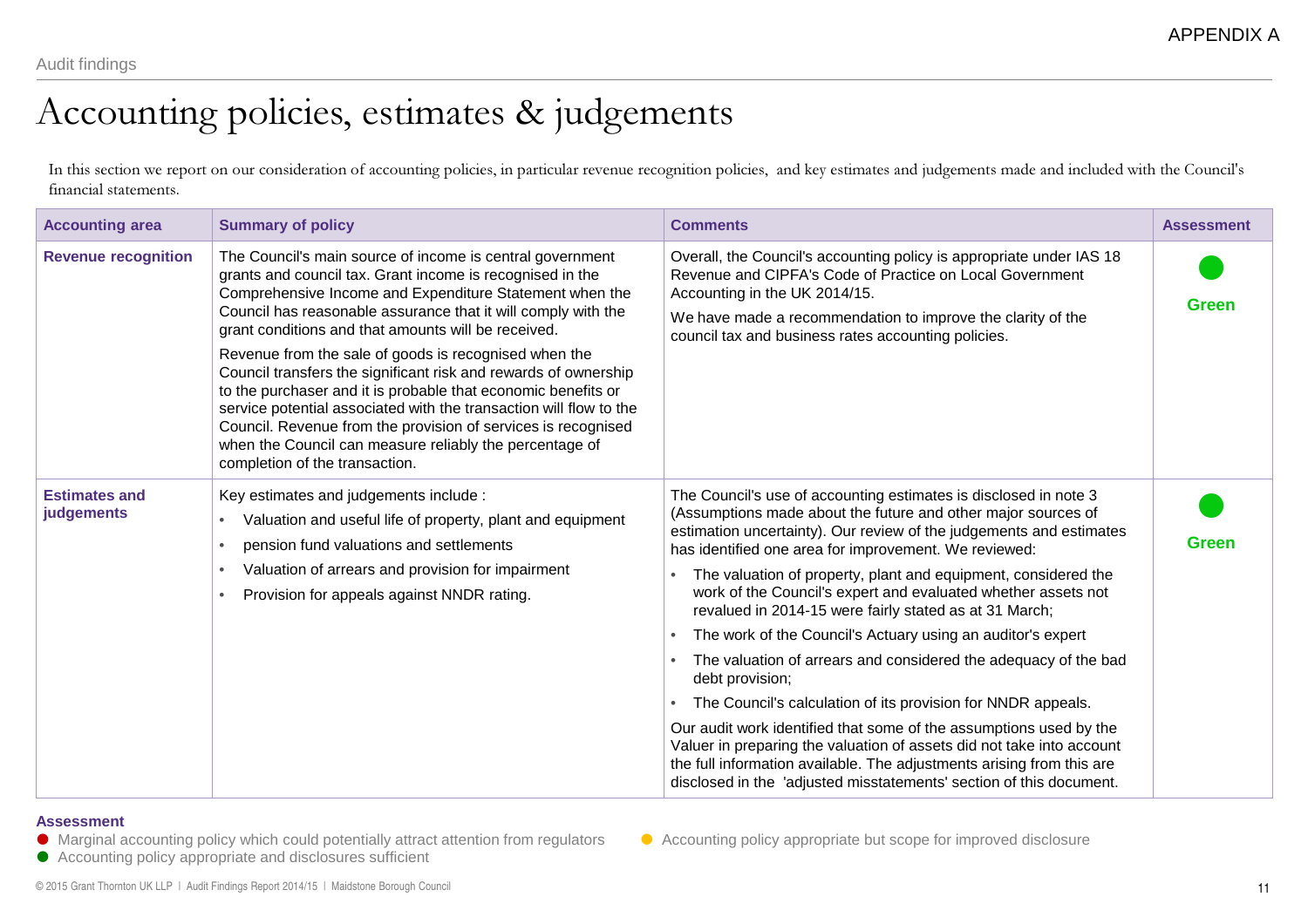### Accounting policies, estimates & judgements (continued)

| <b>Accounting area</b>              | <b>Summary of policy</b>                                                                                                                                                                                                                        | <b>Comments</b>                                                                                                                                                                                                                                                                                                                                                  | <b>Assessment</b> |
|-------------------------------------|-------------------------------------------------------------------------------------------------------------------------------------------------------------------------------------------------------------------------------------------------|------------------------------------------------------------------------------------------------------------------------------------------------------------------------------------------------------------------------------------------------------------------------------------------------------------------------------------------------------------------|-------------------|
| <b>Going concern</b>                | Management have a reasonable expectation that<br>the services provided by the Council will continue<br>for the foreseeable future. For this reason, they<br>continue to adopt the going concern basis in<br>preparing the financial statements. | We have reviewed management's assessment and are satisfied the going<br>concern basis is appropriate for the 2014/15 financial statements.                                                                                                                                                                                                                       | <b>Green</b>      |
| <b>Other accounting</b><br>policies | The accounting policies are set out in Note 1 to the<br>financial statements and are sufficiently<br>comprehensive. We have reviewed the Council's<br>policies against the requirements of the CIPFA<br>Code and accounting standards.          | We have made a small number of amendments to improve the users'<br>understanding of accounting policies, which have been accepted by officers<br>including:<br>Enhancement of the council tax and business rates accounting policies<br>Provision for bad debts to be disclosed as an item netting off debtors<br>Increased clarity around the valuation of PPE. | <b>Green</b>      |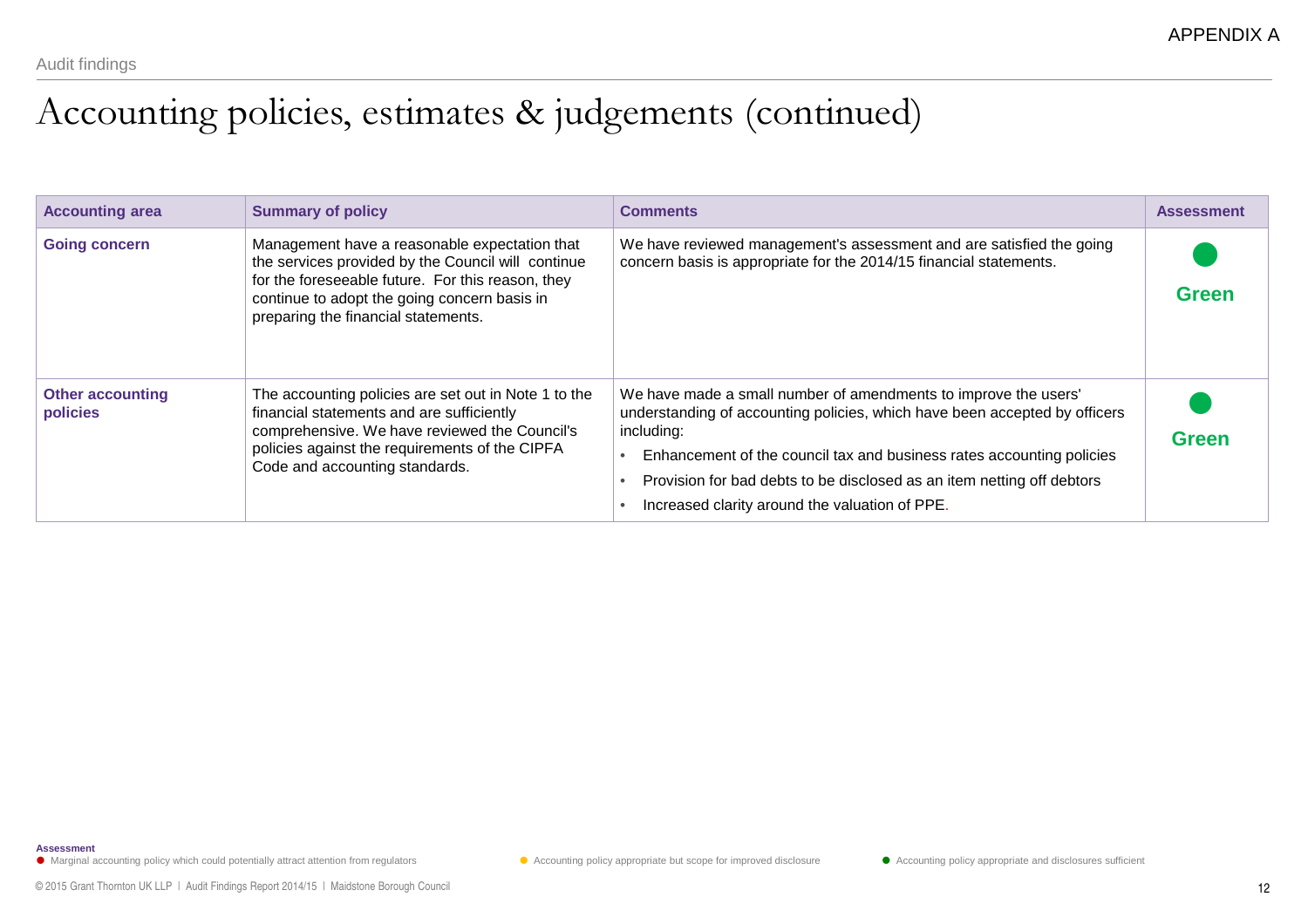### Adjusted misstatements

A number of adjustments to the draft financial statements have been identified during the audit process. We are required to report all non-trivial misstatements to those charged with governance, whether or not the financial statements have been adjusted by management. The table below summarises the adjustments arising from the audit which have been processed by management. There are no misstatements which management has declined to adjust.

All adjusted misstatements are set out below along with the impact on the primary statements and the reported financial position.

|                | <b>Detail</b>                                                                                                                                                                                                                                                                                                           | <b>Comprehensive</b><br>Income and<br><b>Expenditure Account</b><br>$\pm$ 000 | <b>Balance Sheet</b><br>$\textbf{\textsterling}1000$                                             | Impact on total net<br>expenditure<br>$\pounds$ 000 |
|----------------|-------------------------------------------------------------------------------------------------------------------------------------------------------------------------------------------------------------------------------------------------------------------------------------------------------------------------|-------------------------------------------------------------------------------|--------------------------------------------------------------------------------------------------|-----------------------------------------------------|
| $\mathbf{1}$   | Earmarked reserves cannot be retrospectively earmarked even if it was<br>the intention that they be used for particular purposes.<br>Therefore the restated 2013/14 Movement in Reserves Statement<br>should be removed, and earmarked reserve balance at 31st March 2014<br>be removed.                                |                                                                               | Dr Earmarked Reserves (at 31<br>March 2014) 6,876<br>Cr General Fund (at 31 March<br>2014) 6,876 | N/A                                                 |
| 2              | Debtors and creditors in respect of the collection fund were both<br>overstated                                                                                                                                                                                                                                         |                                                                               | Dr Creditors 6,261<br>Cr Debtors 6,261                                                           | N/A                                                 |
| 3 <sup>1</sup> | The value of Union Street East car park and Aylesbury House was<br>incorrect due to information provided by the valuer not being up to<br>date. The car park will decrease by $f1150k$ , and Aylesbury House will<br>increase by $f1110k$ , leading to a net decrease in PPE (Land & Building)<br>of $\frac{1}{2}40k$ . | Dr CIES 40<br>Cr MIRS 40                                                      | Dr Capital Adjustment<br>Account 40<br>Cr PPE (Land & buildings) 40                              | 40<br>(but no impact on<br>general fund balance)    |
|                | Overall impact                                                                                                                                                                                                                                                                                                          | f <sub>40</sub>                                                               | Nil impact on net assets                                                                         | f <sub>40</sub>                                     |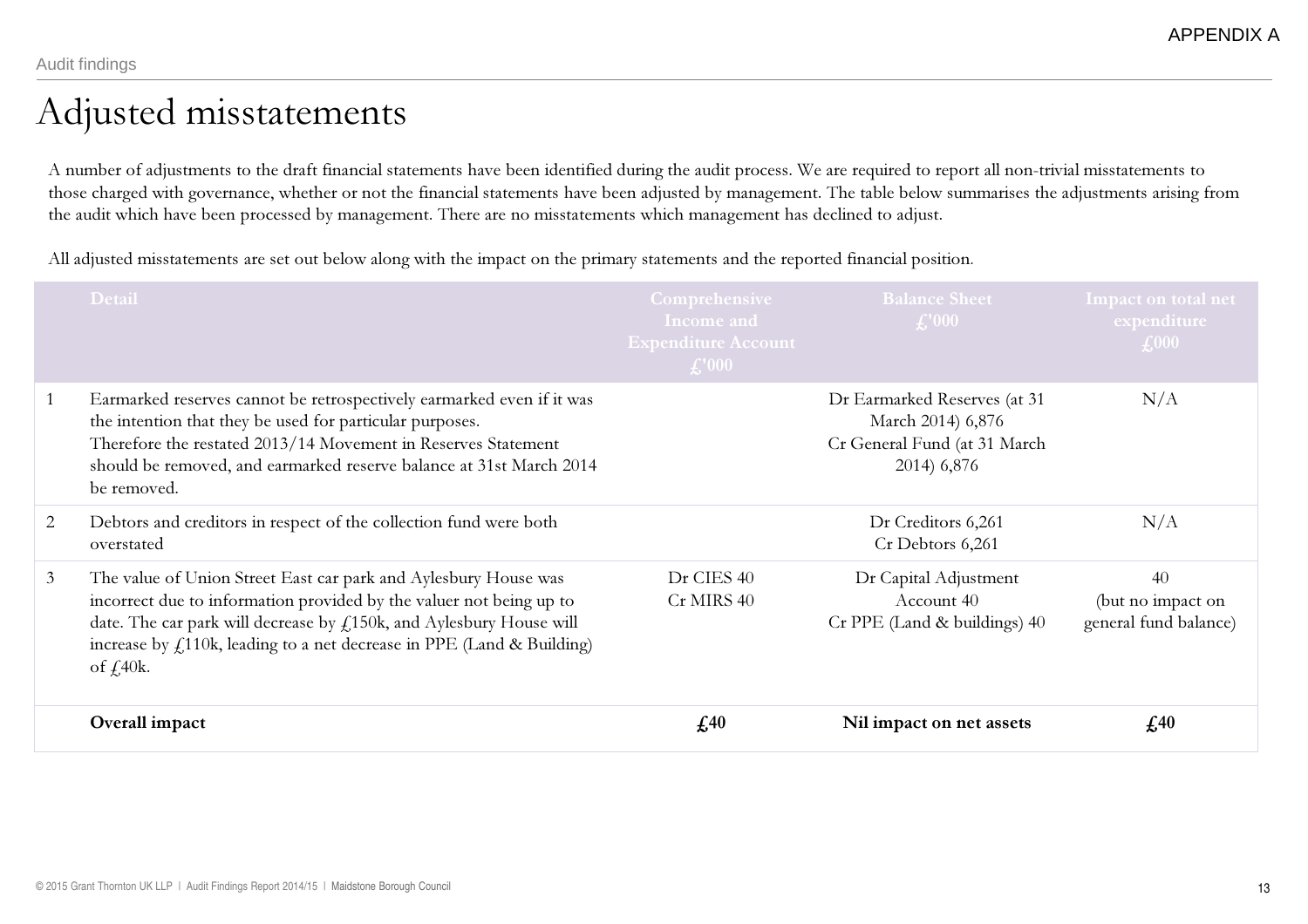### Misclassifications & disclosure changes

The table below provides details of misclassification and disclosure changes identified during the audit which have been made in the final set of financial statements.

|    | Adjustment type   | Value<br>$\pounds$ '000 | <b>Account balance</b>                     | <b>Impact on the financial statements</b>                                                                                                                                                                                                                                                                             |
|----|-------------------|-------------------------|--------------------------------------------|-----------------------------------------------------------------------------------------------------------------------------------------------------------------------------------------------------------------------------------------------------------------------------------------------------------------------|
|    | Misclassification | 104                     | Grant Income (Note<br>15)                  | A misclassification between 'other grants' and 'new legislation' line was identified on<br>review of the general ledger. There is no impact on the grant income in the<br>Comprehensive Income and Expenditure Statement as the error was limited to the<br>disclosure note.                                          |
|    | Disclosure        | 3,948                   | Grant Income (Note<br>15)                  | New Homes Bonus and Flood Relief Grant are incorrectly disclosed as 'credited to<br>services': they are in fact included within non-ringfenced government grants credited to<br>taxation and non-specific grant income. Officers demonstrated that this was a disclosure<br>error and not double-counted in the CIES. |
| 3  | Disclosure        | 457                     | <b>Financial Instruments</b><br>(Note 21)  | 'Financial Liabilities at amortised cost' to decrease by $f$ ,457k to exclude ineligible<br>creditors relating to payroll.                                                                                                                                                                                            |
| 4  | Disclosure        | 151                     | Finance Leases (Note<br>34)                | Future minimum payments for finance leases 'not more than 1 year' to be reduced to<br>exclude amounts relating to the park and ride which was fully paid out in 2014/15.                                                                                                                                              |
| 5. | Disclosure        | Various                 | Property, Plant and<br>Equipment (Note 17) | The split between the revaluation decrease in the revaluation reserve and revaluation<br>decrease recognised in the CIES per Note 17 'Movements on Balances' should be the<br>same as the figures in the Analysis of Land and Buildings.                                                                              |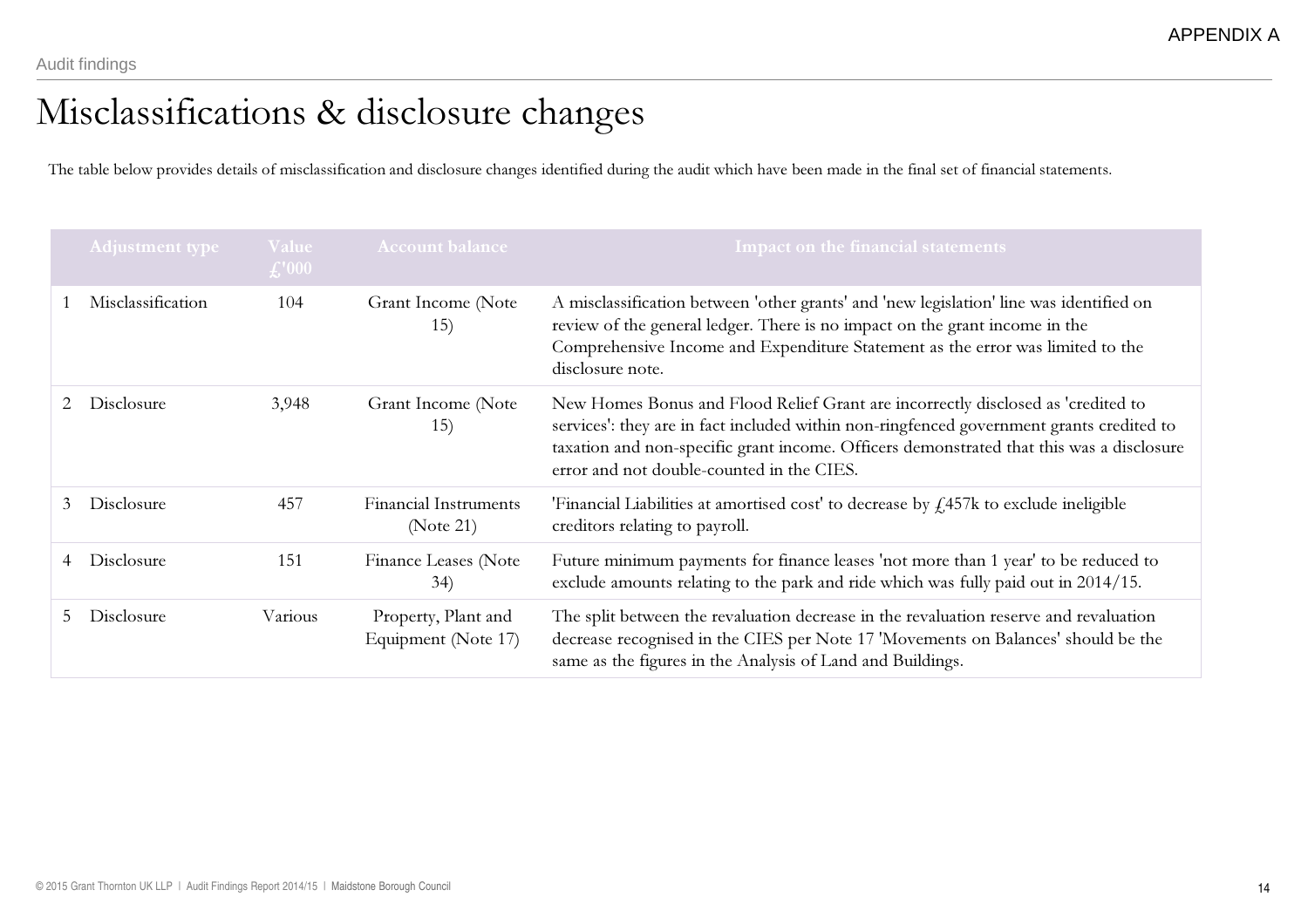### Other communication requirements

We set out below details of other matters which we are required by auditing standards to communicate to those charged with governance.

|                | <b>Issue</b>                                            | <b>Commentary</b>                                                                                                                                                                                                                                                                                                                                                        |
|----------------|---------------------------------------------------------|--------------------------------------------------------------------------------------------------------------------------------------------------------------------------------------------------------------------------------------------------------------------------------------------------------------------------------------------------------------------------|
| $\mathbf{1}$ . | Matters in relation to fraud                            | We have previously discussed the risk of fraud with the Audit, Governance and Standards Committee in March 2015 and no<br>issues were brought to our attention that impacted on the audit at the planning stage. We have not been made aware of any<br>incidents or issues since this date and during the course of our accounts audit that impact on the audit opinion. |
| 2.             | <b>Matters in relation to laws and</b><br>regulations   | We are not aware from our discussions with management or from our audit procedures of any significant incidences of non-<br>compliance with relevant laws and regulations.                                                                                                                                                                                               |
| 3.             | <b>Written representations</b>                          | A letter of representation has been requested from the Council.                                                                                                                                                                                                                                                                                                          |
| 4.             | <b>Disclosures</b>                                      | Our review found no material omissions in the financial statements other than those highlighted on the previous page.                                                                                                                                                                                                                                                    |
| 5.             | <b>Matters in relation to related</b><br><b>parties</b> | We are not aware of any related party transactions which have not been disclosed.                                                                                                                                                                                                                                                                                        |
| 6.             | <b>Confirmation requests from</b><br>third parties      | We have obtained direct confirmations of all cash holdings at bank and investments held by the Council which confirm these<br>are not materially misstated in the financial statements.                                                                                                                                                                                  |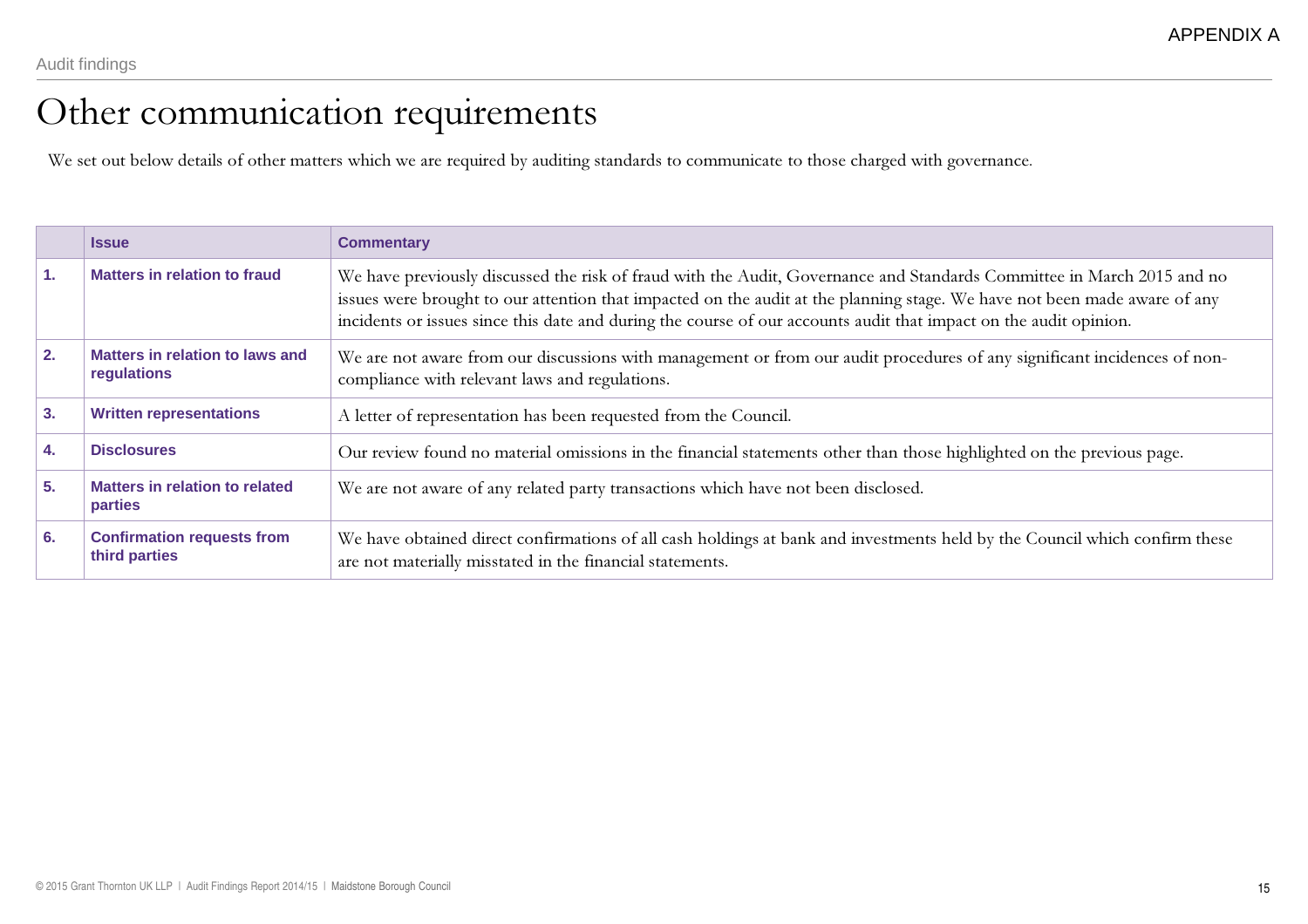APPENDIX A

### Section 3: Value for Money

**01. Executive summary**

**02. Audit findings**

**03. Value for Money**

**04. Fees, non-audit services and independence**

**05. Communication of audit matters**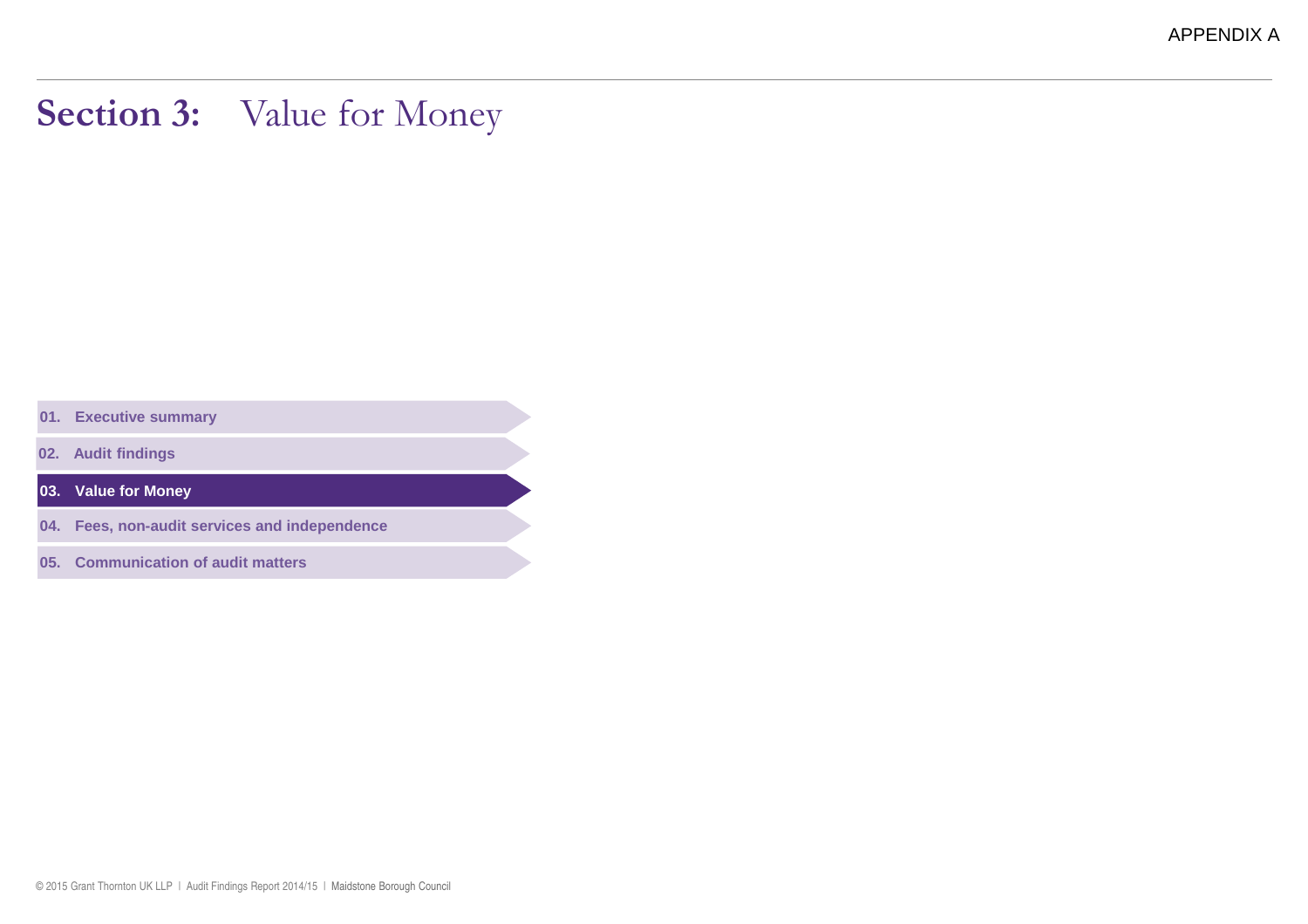### Value for Money

#### Value for money conclusion

 The Code of Audit Practice 2010 (the Code) describes the Council's responsibilities to put in place proper arrangements to:

- secure economy, efficiency and effectiveness in its use of resources;
- •ensure proper stewardship and governance; and
- review regularly the adequacy and effectiveness of these arrangements.

We are required to give our VfM conclusion based on two criteria specified by the Audit Commission which support our reporting responsibilities under the Code.

#### These criteria are:

#### The Council has proper arrangements in place for securing financial

resilience - the Council has robust systems and processes to manage effectively financial risks and opportunities, and to secure a stable financial position that enables it to continue to operate for the foreseeable future.

#### The Council has proper arrangements for challenging how it secures

economy, efficiency and effectiveness - the Council is prioritising its resources within tighter budgets, for example by achieving cost reductions and by improving efficiency and productivity.

#### Key findings

#### Securing financial resilience

 We have undertaken a review which considered the Council's arrangements against the three expected characteristics of proper arrangements as defined by the Audit Commission:

- Financial governance;
- Financial planning; and
- Financial control.

Overall our work highlighted the Council has sound processes in place for financial governance, planning and control. It continues to face significant financial pressures to balance its budgets and is adopting different ways to deliver services to meet increasing demands with reduced funding. The Council has engaged with its stakeholders to help it set and deliver a balanced budget. We have not identified any significant weaknesses that impact on our conclusion, and we have noted that the Council has addressed our 2013/14 recommendation to formally earmark reserves within their medium term financial strategy and statement of accounts.

#### Challenging economy, efficiency and effectiveness

 We have considered the Council's arrangements to challenge economy, efficiency and effectiveness against the following themes:

- Prioritising resources
- Improving efficiency & productivity

Overall our work highlighted that the Council has adequate arrangements in place to prioritise its resources and to improve efficiency and productivity. We note thatTunbridge Wells Borough Council's decision to leave the shared planning support service may impact on the efficiencies obtained through a shared service. We have also recommended that the Council carry out the planned post-implementation review of shared services generally.

#### Overall VfM conclusion

 On the basis of our work, and having regard to the guidance on the specified criteria published by the Audit Commission, we are satisfied that in all significant respects the Council has put in place proper arrangements to secure economy, efficiency and effectiveness in its use of resources for the year ending 31 March 2015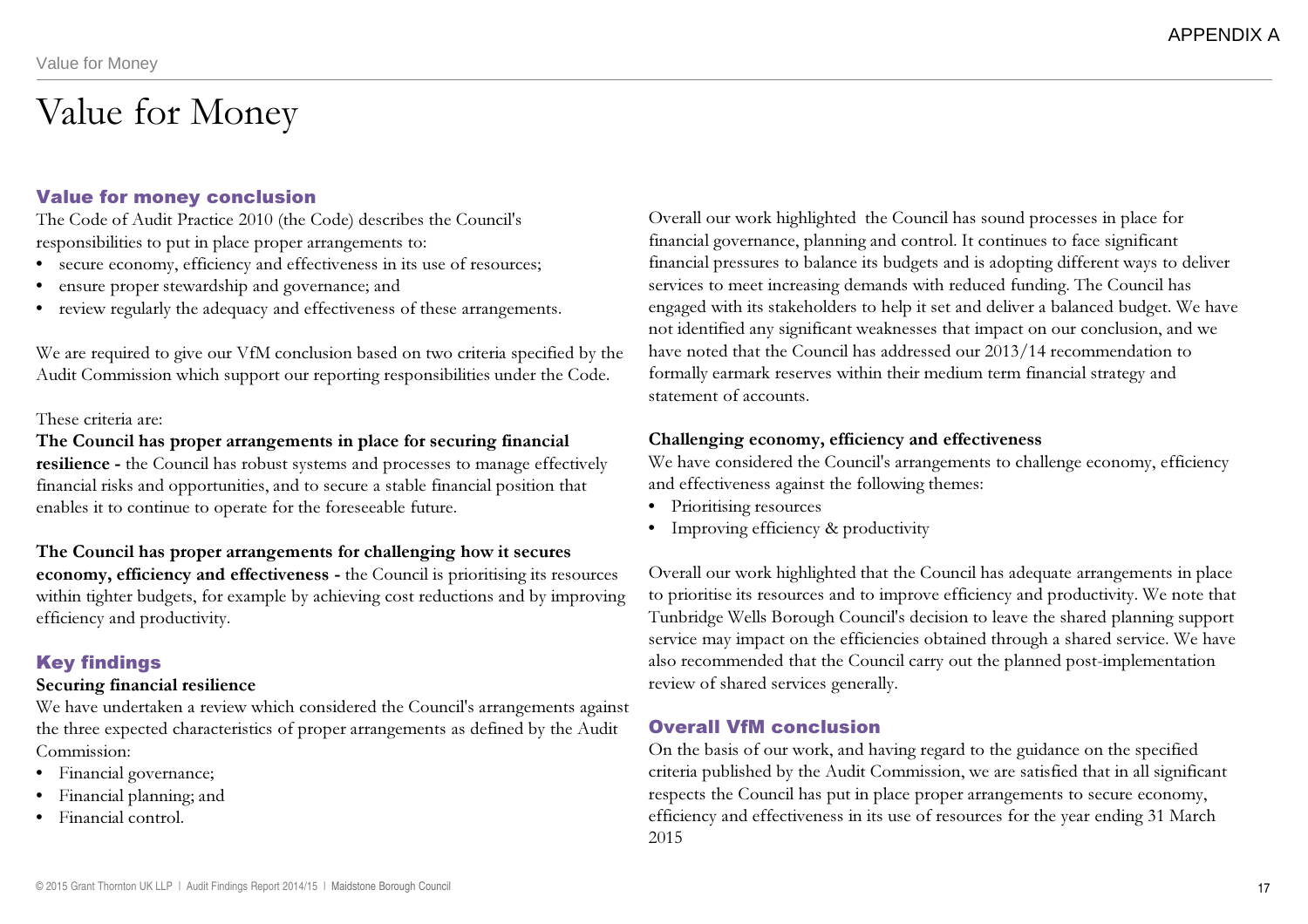We set out below our detailed findings against six risk areas which have been used to assess the Council's performance against the Audit Commission's criteria. We summarise our assessment of each risk area using a red, amber or green (RAG) rating, based on the following definitions:

| <b>Red</b>   | Inadequate arrangements                           |
|--------------|---------------------------------------------------|
| <b>Amber</b> | Adequate arrangements, with areas for development |
| <b>Green</b> | Adequate arrangements                             |

The table below and overleaf summarises our overall rating for each of the themes reviewed:

| <b>Theme</b>                            | <b>Summary findings</b>                                                                                                                                                                                                                                                                                                                                                                                                                                                                                                                                                                                                                                                                                                                                                                                                                                                                                                                                                                                                                                                                                                                                                                                                                                                                                                                                                                                                                                                                                                                                                                                                                                                                                                                                                                                                                                                      | <b>RAG rating</b> |
|-----------------------------------------|------------------------------------------------------------------------------------------------------------------------------------------------------------------------------------------------------------------------------------------------------------------------------------------------------------------------------------------------------------------------------------------------------------------------------------------------------------------------------------------------------------------------------------------------------------------------------------------------------------------------------------------------------------------------------------------------------------------------------------------------------------------------------------------------------------------------------------------------------------------------------------------------------------------------------------------------------------------------------------------------------------------------------------------------------------------------------------------------------------------------------------------------------------------------------------------------------------------------------------------------------------------------------------------------------------------------------------------------------------------------------------------------------------------------------------------------------------------------------------------------------------------------------------------------------------------------------------------------------------------------------------------------------------------------------------------------------------------------------------------------------------------------------------------------------------------------------------------------------------------------------|-------------------|
| <b>Key indicators of</b><br>performance | We have reviewed the key indicators of performance: liquidity; borrowing; workforce; performance against budgets; and<br>reserve balances. The Council monitors its performance against all these areas and has not breached any of its targets for<br>2014/15.<br>The financial performance indicators are monitored by members as part of the quarterly revenue and capital outturn reports to<br>Cabinet (now Policy & Resources Committee). This ensures that any variances are identified and appropriate action is taken.                                                                                                                                                                                                                                                                                                                                                                                                                                                                                                                                                                                                                                                                                                                                                                                                                                                                                                                                                                                                                                                                                                                                                                                                                                                                                                                                              | Green             |
| <b>Strategic financial</b><br>planning  | The Council adopted a medium-term financial strategy covering both revenue and capital budgets up to 2019/20. The Council<br>$\bullet$<br>has taken account of our recommendation in last year's Audit Findings Report about maintaining an adequate level of reserves<br>and explicitly earmarking a proportion of these. This issue was considered during the year by a number of committees and the<br>Council concluded that, while balances are lower than it would wish, proper risk management ensures their adequacy.<br>The Council has balanced its budget for 2015/16, identifying savings of £652k, and has recognised that it will need to find an<br>additional £2,489k of savings in future years 2016/17 to 2019/20. This level of annual savings is becoming increasingly difficult<br>to identify, and the Council is reliant on the success of it's commercialisation strategy, to meet the current budget gap for<br>2016/17 and beyond. The LGA Financial Health check review identified the need to consider alternative options to bridging the<br>gap currently anticipated in the latter years of its plans, and the Council is considering alternative methods of service delivery.<br>Budget assumptions have been prudently made by assuming that the revenue support grant will have reduced to zero over the<br>period, and reflecting the Commercialisation strategy, which sets a target of £1m in income contributions to Council services<br>within five years, as well as reflecting the authority's objectives as identified in the Strategic Plan, and Economic Development<br>Strategy<br>A report was taken to Cabinet in September 2014 which sets out assumptions for minimum, maximum and recommended<br>resource assumptions for the formulation of the Medium Term Financial Strategy. This shows evidence of scenario planning. | <b>Green</b>      |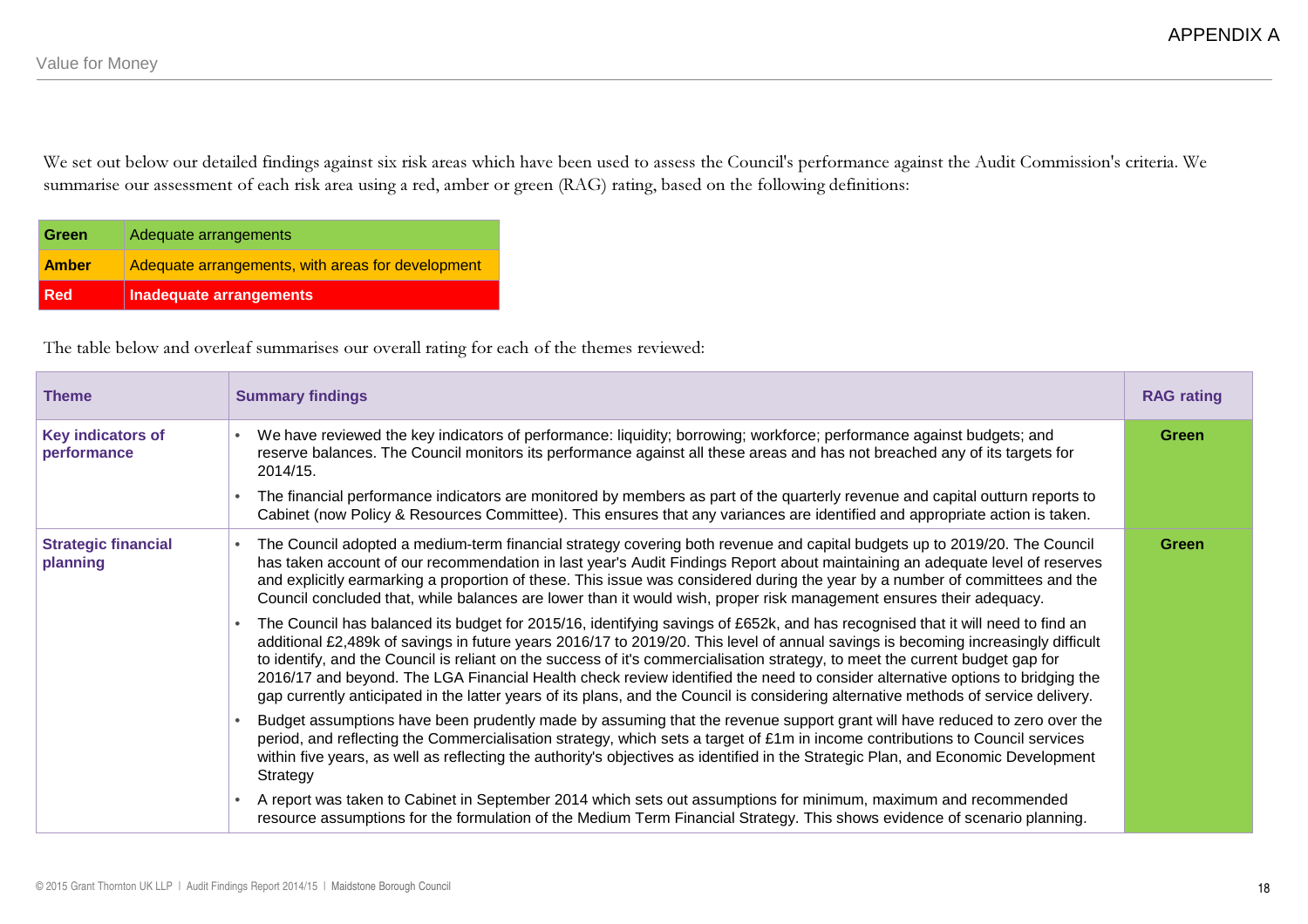| <b>Theme</b>                                      | <b>Summary findings</b>                                                                                                                                                                                                                                                                                                                                                                                                                                                                                                                                                                                                                                                                                                                                                                                                                                                                                                                                                                                                         | <b>RAG rating</b> |
|---------------------------------------------------|---------------------------------------------------------------------------------------------------------------------------------------------------------------------------------------------------------------------------------------------------------------------------------------------------------------------------------------------------------------------------------------------------------------------------------------------------------------------------------------------------------------------------------------------------------------------------------------------------------------------------------------------------------------------------------------------------------------------------------------------------------------------------------------------------------------------------------------------------------------------------------------------------------------------------------------------------------------------------------------------------------------------------------|-------------------|
| <b>Financial governance</b>                       | The Council has established sound financial governance arrangements and members are provided with regular financial<br>updates, including quarterly to the cabinet.<br>We note the risk refresh process planned for the coming year, with the first comprehensive risk register being compiled in<br>November 2015, and recognise that the risks have been split between operational and strategic and take into                                                                                                                                                                                                                                                                                                                                                                                                                                                                                                                                                                                                                | Green             |
| <b>Financial control</b>                          | consideration different risks from commercialisation.<br>The Council has a strong recent track record on budgetary and financial control, as demonstrated by its achievement of<br>budgets.<br>The delivery of the annual capital programme remains an on-going challenge for the Council. The Council spent £4.427m<br>on Capital Projects compared to an original estimate of £11.67m. As a result of unused resources carried forward to<br>2015/16 and other adjustments to the programme during the year the revised estimate was set at £5.561m and was<br>reported to Cabinet in May 2014.                                                                                                                                                                                                                                                                                                                                                                                                                               | Green             |
| <b>Prioritising resources</b>                     | Whilst there were a few indicators which did not achieve the annual performance targets in Q4, none of these appear to be<br>business critical.<br>The Council has demonstrated a willingness to take on innovative and financially effective solutions to service delivery<br>demonstrating a clear strategy and rationale for the use of its financial and other resources.                                                                                                                                                                                                                                                                                                                                                                                                                                                                                                                                                                                                                                                   | Green             |
| <b>Improving efficiency &amp;</b><br>productivity | The Council understands its cost pressures and drivers and continues to identify means of achieving savings targets.<br>The Joint task and Finish Group (JTFG) was established to review the governance and communication arrangements of<br>the Mid Kent Improvement Partnership, therefore evidencing that processes are in place to monitor the effect, as well as<br>challenge the results. A Mid Kent Services Director was appointed on a one year trial in 2014 to improve efficiency and<br>communication and the role has been valued by the shared service group, however there is not sufficient budget to keep<br>this role permanent. An assessment of the effectiveness of shared services has been delayed, and we would recommend<br>the Council carries this out to determine whether they have had the intended effect on efficiency and service effectiveness.<br>This is particularly important given the recent decision of one of the Council's partners to leave the shared planning<br>support service. | Green             |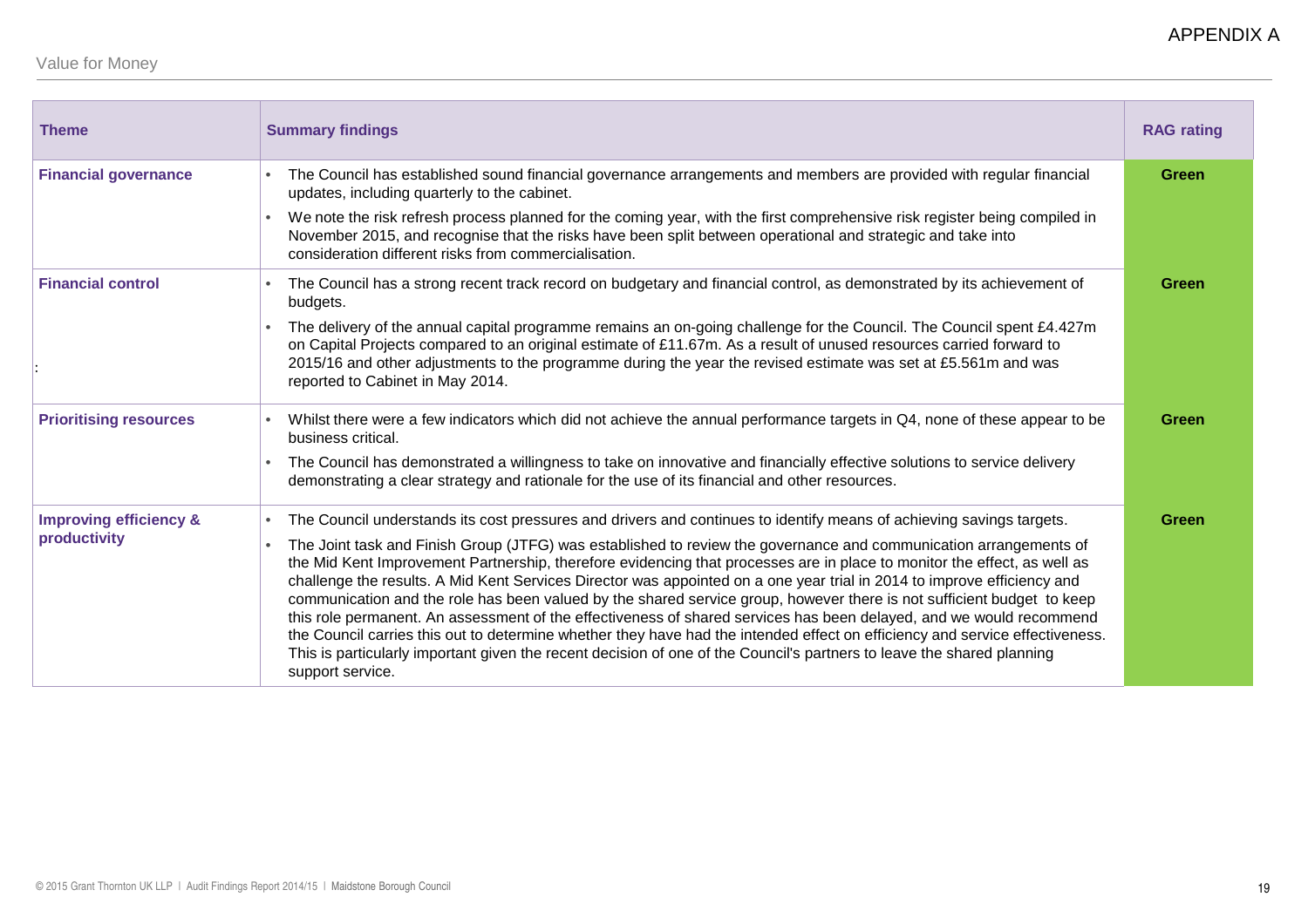To support our VfM conclusion against the specified criteria we performed a risk assessment against VfM risk indicators specified by the Audit Commission. and additional indicators identified by ourselves.

Following completion of our work we noted the following residual risks which we will consider as part of our planning for next year's work. These findings have not impacted on the overall green rating for the overall theme noted previously:

| <b>Residual risk identified</b>                                                              | <b>Summary findings</b>                                                                                                                                                                                                                                                                                                                                                                                                                                                                                                                                                                                                                                                                                                                                                                                                                                                                                                                                                                                     | <b>RAG rating</b> |
|----------------------------------------------------------------------------------------------|-------------------------------------------------------------------------------------------------------------------------------------------------------------------------------------------------------------------------------------------------------------------------------------------------------------------------------------------------------------------------------------------------------------------------------------------------------------------------------------------------------------------------------------------------------------------------------------------------------------------------------------------------------------------------------------------------------------------------------------------------------------------------------------------------------------------------------------------------------------------------------------------------------------------------------------------------------------------------------------------------------------|-------------------|
| <b>Budget setting &amp; monitoring -</b><br>revenue & capital (Financial<br><b>Control</b> ) | The Council spent £4.427m on Capital Projects compared to an original estimate of £11.67m. This is a significant<br>variance to the original budget. Slippage in capital programme may mean that resources are not being used to best<br>effect. The Council should ensure greater scrutiny of the capital budget to ensure that this is achievable within the<br>planned timeframe.                                                                                                                                                                                                                                                                                                                                                                                                                                                                                                                                                                                                                        | <b>Amber</b>      |
| <b>Focus of the MTFP (Strategic)</b><br><b>Financial Planning)</b>                           | The Council has adopted two medium term financial strategies covering both revenue and capital budgets, including a 5<br>year strategic revenue projection up to 2019/20. The financial environment within local government is likely to remain<br>challenging and become more so. Although the Council's projected financial position for the next 3-5 years appears to<br>be sustainable, there is a risk from more extensive cuts to LG funding and further 'shocks' which may required<br>alternative options to bridge the savings gap currently anticipated in the latter years of its plans. The LGA Financial<br>Health check review identifies the need to consider alternative options to bridging the gap currently anticipated in the<br>latter years of its plans. We would recommend Officers continue to explore different approaches, including more<br>transformational approaches to providing services, to bridge the required savings gap in the latter stages of the existing<br>MTFP. | <b>Amber</b>      |
| <b>Effectiveness of Key Services</b>                                                         | The Council has a number of services delivered by the Mid Kent Partnership. In June 2014, planning support service<br>was added to the Partnership. On transition there were some issues, for example, with performance for processing<br>planning applications, although these do appear to have been resolved. However there does not appear to be improved<br>performance of the service, rather performance has returned back to the same levels as before the new shared service<br>was put in place. It should be noted that one of the partners has now withdrawn from the planning support shared<br>service, so Maidstone and its remaining partner should continue to monitor the effectiveness of this service, as there is<br>a potential risk and impact to the service.<br>The Council had also planned to undertake a savings review of the services being delivered through Mid Kent<br>Partnership but this review has been delayed until 2015/16.                                         | <b>Amber</b>      |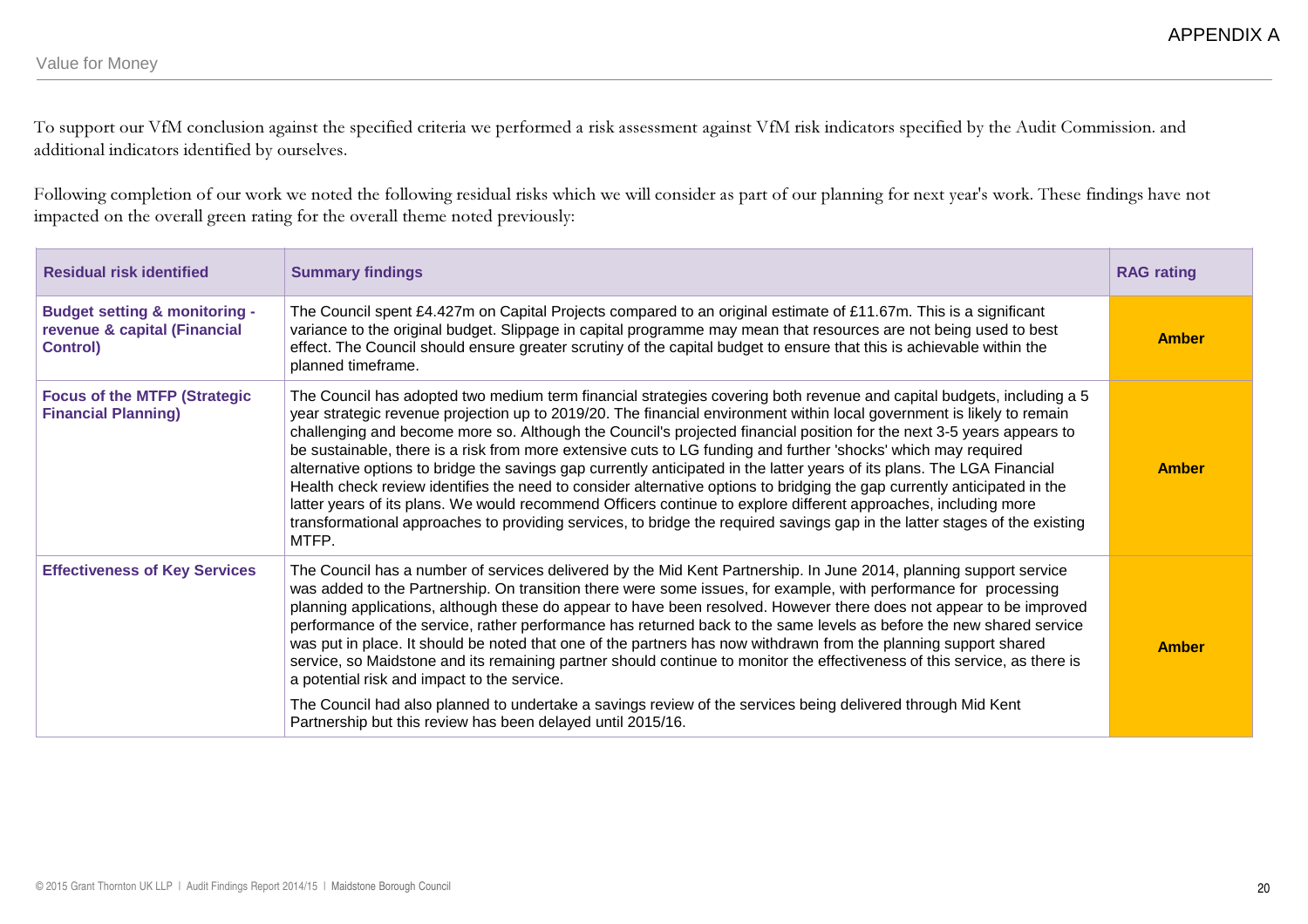#### Section 4:Fees, non-audit services and independence

**01. Executive summary**

**02. Audit findings**

**03. Value for Money**

**04. Fees, non-audit services and independence**

**05. Communication of audit matters**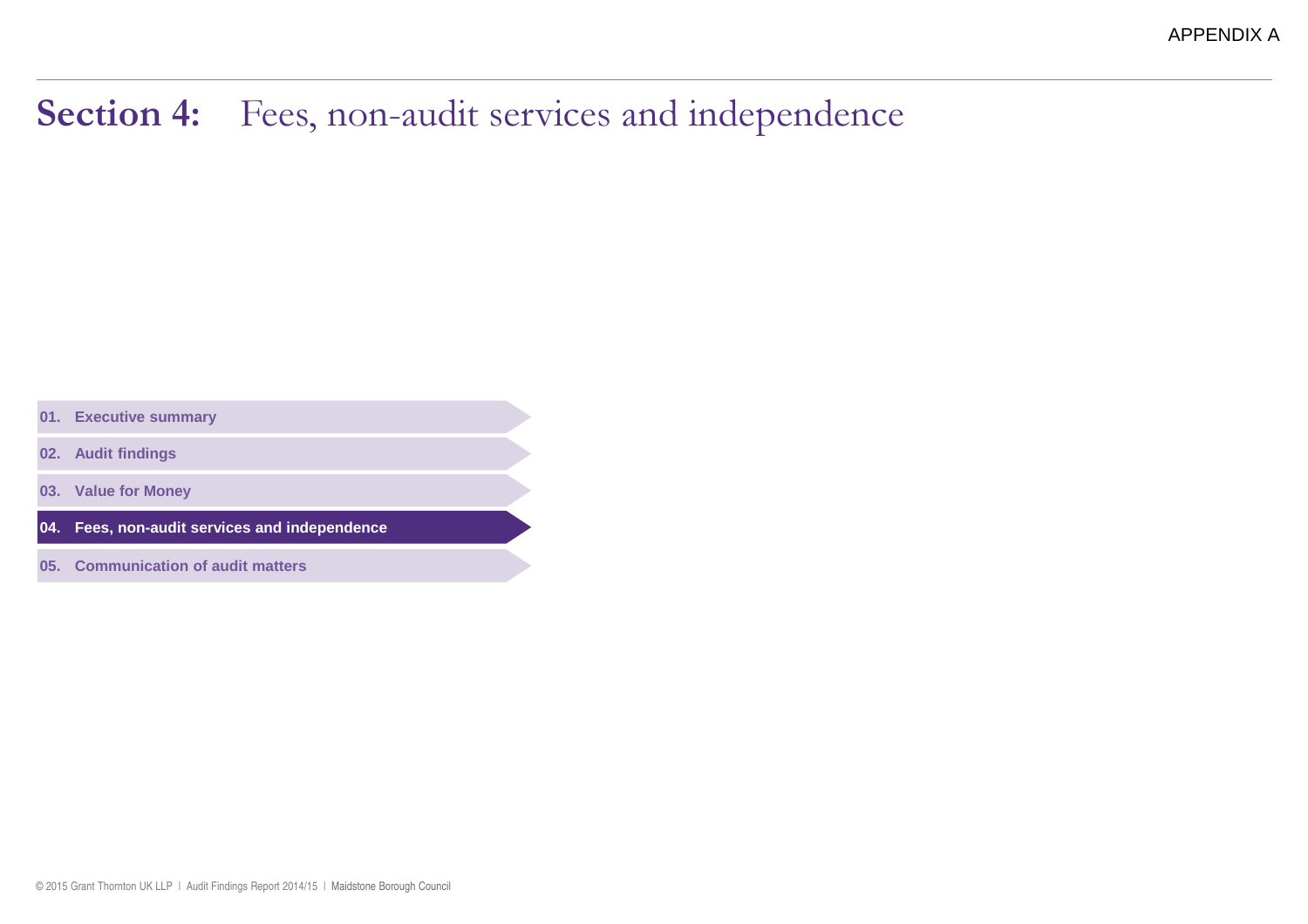### Fees, non-audit services and independence

We confirm below our final fees charged for the audit and confirm there were no fees for the provision of non audit services. Our work on certification is ongoing and we will confirm the final fee in our annual report on certification work at the conclusion of this work.

#### Fees

|                         | Per Audit plan | <b>Actual fees</b> |
|-------------------------|----------------|--------------------|
| Council audit           | 67,300         | 67,300             |
| Grant certification     | 13.910         | 13,910             |
| <b>Total audit fees</b> | 81,210         | 81,210             |

| <b>Service</b>             | Fees £ |
|----------------------------|--------|
| Non audit related services | Nil    |

#### Independence and ethics

We confirm that there are no significant facts or matters that impact on our independence as auditors that we are required or wish to draw to your attention. We have complied with the Financial Reporting Council's Ethical Standards and therefore we confirm that we are independent and are able to express an objective opinion on the financial statements.

We confirm that we have implemented policies and procedures to meet the Fees for other services **Fees for other services** Fequirements of the Auditing Practices Board's Ethical Standards.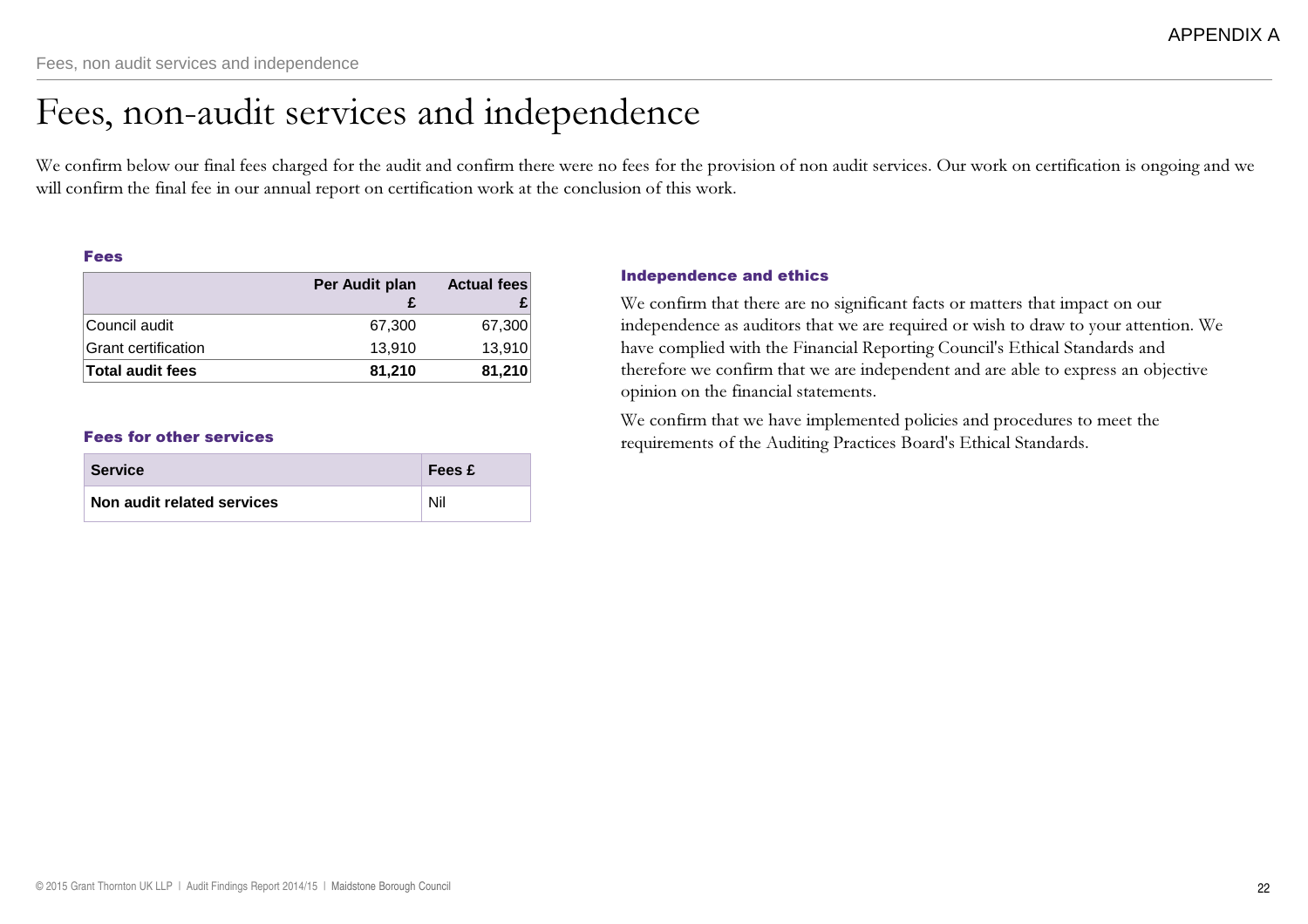### Section 5: Communication of audit matters

- **01. Executive summary**
- **02. Audit findings**
- **03. Value for Money**
- **04. Fees, non-audit services and independence**
- **05. Communication of audit matters**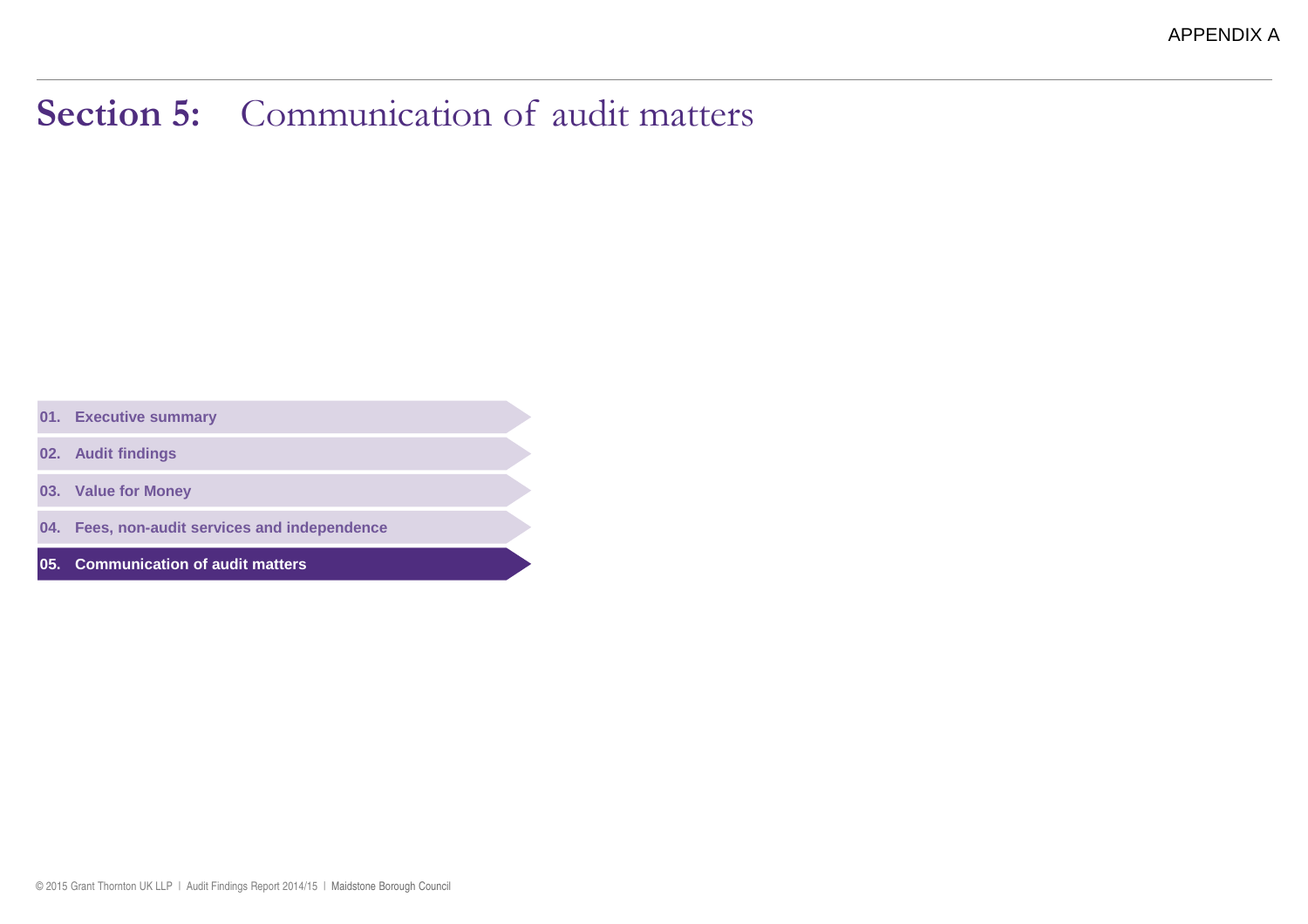### Communication of audit matters to those charged with governance

International Standard on Auditing ISA (UK&) 260, as well as other (UK&I) ISAs, prescribe matters which we are required to communicate with those charged with governance, and which we set out in the table opposite.

The Audit Plan outlined our audit strategy and plan to deliver the audit, while this Audit Findings report presents the key issues and other matters arising from the audit, together with an explanation as to how these have been resolved.

#### Respective responsibilities

The Audit Findings Report has been prepared in the context of the Statement of Responsibilities of Auditors and Audited Bodies issued by the Audit Commission (www.audit-commission.gov.uk).

We have been appointed as the Council's independent external auditors by the Audit Commission, the body responsible for appointing external auditors to local public bodies in England. As external auditors, we have a broad remit covering finance and governance matters.

Our annual work programme is set in accordance with the Code of Audit Practice (the Code) issued by the Audit Commission and includes nationally prescribed and locally determined work. Our work considers the Council's key risks when reaching our conclusions under the Code.

It is the responsibility of the Council to ensure that proper arrangements are in place for the conduct of its business, and that public money is safeguarded and properly accounted for. We have considered how the Council is fulfilling these responsibilities.

| <b>Our communication plan</b>                                                                                                                                                                                     | <b>Audit</b><br><b>Plan</b> | <b>Audit</b><br><b>Findings</b> |
|-------------------------------------------------------------------------------------------------------------------------------------------------------------------------------------------------------------------|-----------------------------|---------------------------------|
| Respective responsibilities of auditor and management/those<br>charged with governance                                                                                                                            | ✓                           |                                 |
| Overview of the planned scope and timing of the audit. Form, timing<br>and expected general content of communications                                                                                             | ✓                           |                                 |
| Views about the qualitative aspects of the entity's accounting and<br>financial reporting practices, significant matters and issues arising<br>during the audit and written representations that have been sought |                             | ✓                               |
| Confirmation of independence and objectivity                                                                                                                                                                      | ✓                           | $\checkmark$                    |
| A statement that we have complied with relevant ethical<br>requirements regarding independence, relationships and other<br>matters which might be thought to bear on independence.                                | ✓                           | ✓                               |
| Details of non-audit work performed by Grant Thornton UK LLP and<br>network firms, together with fees charged                                                                                                     |                             |                                 |
| Details of safeguards applied to threats to independence                                                                                                                                                          |                             |                                 |
| Material weaknesses in internal control identified during the audit                                                                                                                                               |                             | ✓                               |
| Identification or suspicion of fraud involving management and/or<br>others which results in material misstatement of the financial<br>statements                                                                  |                             | ✓                               |
| Compliance with laws and regulations                                                                                                                                                                              |                             | ✓                               |
| Expected auditor's report                                                                                                                                                                                         |                             | ✓                               |
| Uncorrected misstatements                                                                                                                                                                                         |                             | ✓                               |
| Significant matters arising in connection with related parties                                                                                                                                                    |                             | ✓                               |
| Significant matters in relation to going concern                                                                                                                                                                  |                             | ✓                               |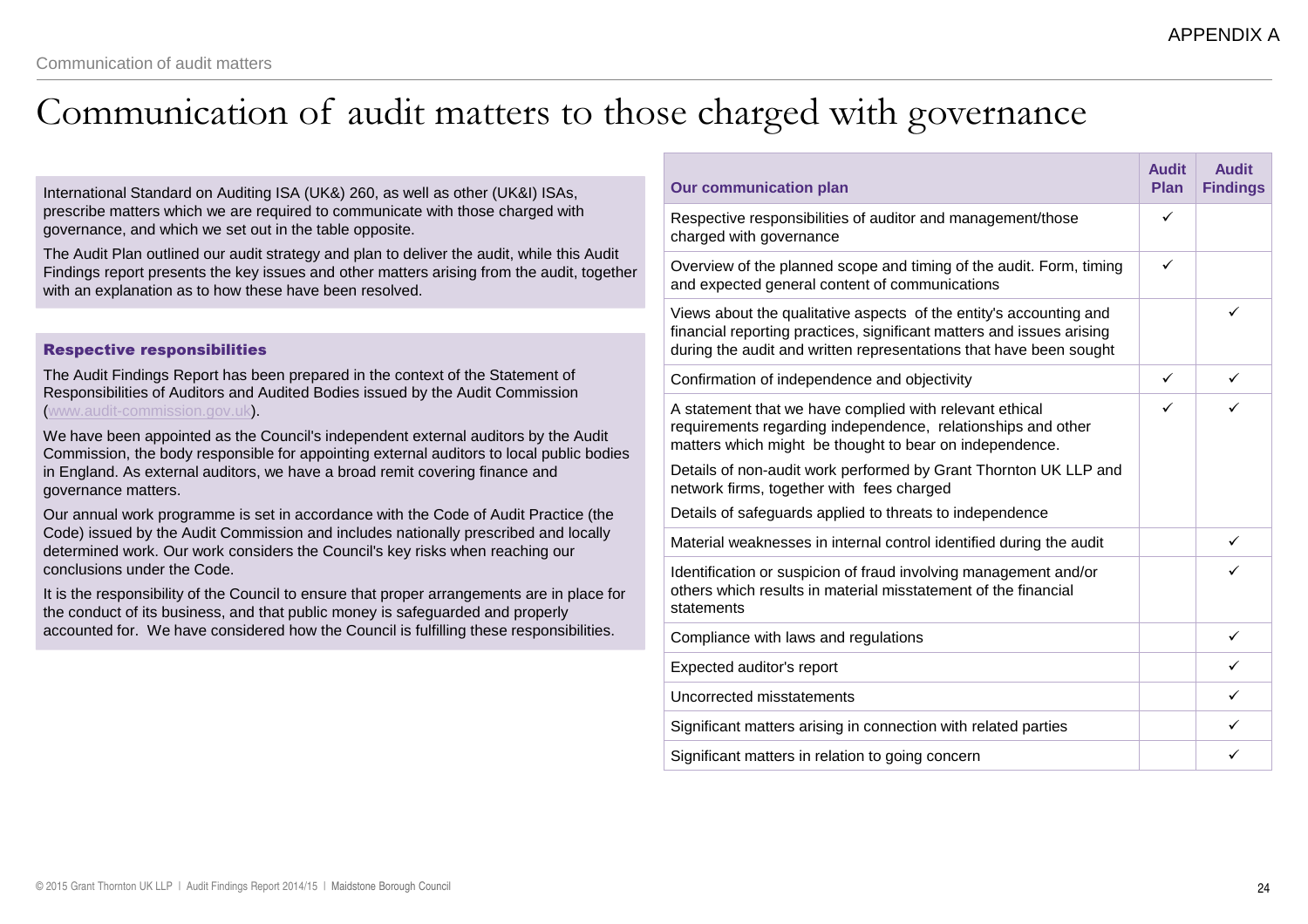# Appendices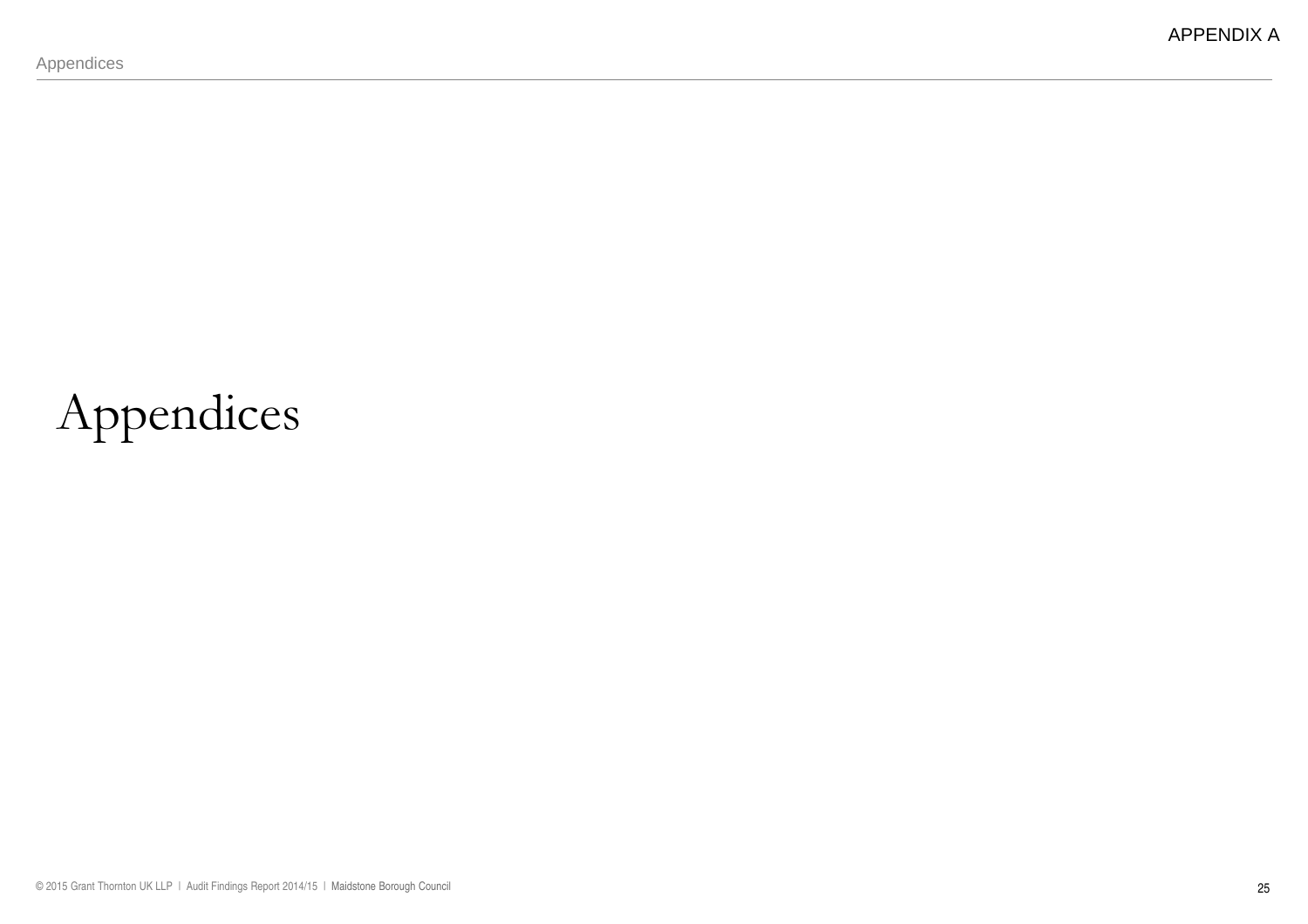### Appendix A: Action plan

| <b>Rec</b><br>No. | <b>Recommendation</b>                                                                                                                                                                                                              | <b>Priority</b> | <b>Management response</b>                                                                                                                                                                                                                                                                                                     | <b>Implementation date &amp;</b><br>responsibility         |
|-------------------|------------------------------------------------------------------------------------------------------------------------------------------------------------------------------------------------------------------------------------|-----------------|--------------------------------------------------------------------------------------------------------------------------------------------------------------------------------------------------------------------------------------------------------------------------------------------------------------------------------|------------------------------------------------------------|
| 1                 | The Council should ensure a more robust<br>process for prioritising and profiling capital<br>projects and maintain greater scrutiny of<br>the capital budget to ensure delivery of<br>projects within the planned timeframe.       | Medium          | Officers are aware of the slippage in the capital programme<br>and agree with the recommendation. This will be considered<br>as part of medium term financial planning for 2016/17<br>onwards.                                                                                                                                 | By 31 March 2016<br>Head of Finance & Resources            |
| $\overline{2}$    | Continue to explore different approaches,<br>including more transformational<br>approaches to providing services, to bridge<br>the required savings gap in the latter<br>stages of the existing Medium Term<br>Financial Strategy. | Medium          | A list of proposals has been prepared and this encompasses<br>a variety of different approaches to meeting the identified<br>savings requirement over the next five years of the MTFS.<br>The proposals will be subject to approval by service<br>committees and ultimately full Council as part of 2016/17<br>budget setting. | By 31 March 2016<br><b>Head of Finance &amp; Resources</b> |
| $\mathbf{3}$      | Carry out a savings review of the services<br>being delivered through Mid Kent<br>Partnership including the impact of<br>changes in the Planning Services.                                                                         | Medium          | This review is about to commence through the partnership<br>board. A planning support disaggregation group has been<br>established and is meeting regularly to ensure that changes<br>to the planning support shared service are managed<br>appropriately.                                                                     | By 31 March 2016<br><b>Mid Kent Services Director</b>      |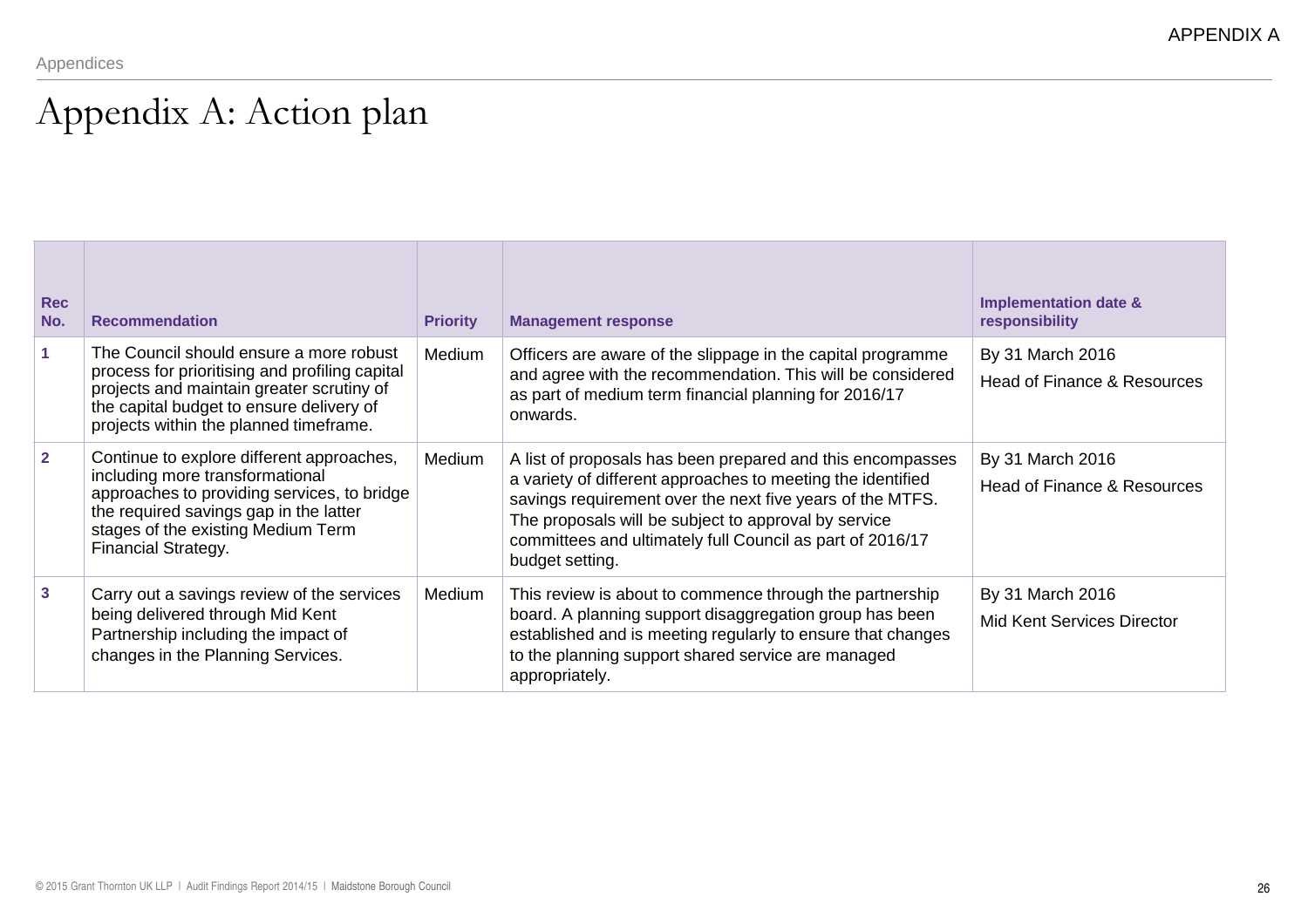## Appendix B: Audit opinion

#### **We anticipate we will provide the Council with an unmodified audit report**

#### INDEPENDENT AUDITOR'S REPORT TO THE MEMBERS OF MAIDSTONE BOROUGH **COUNCIL**

We have audited the financial statements of Maidstone Borough Council for the year ended 31 March 2015 under the Audit Commission Act 1998. The financial statements comprise the Movement in Reserves Statement, the Comprehensive Income and Expenditure Statement, the Balance Sheet, the Cash Flow Statement, the Collection Fund and the related notes. The financial reporting framework that has been applied in their preparation is applicable law and the CIPFA/LASAAC Code of Practice on Local Authority Accounting in the United Kingdom 2014/15.

This report is made solely to the members of Maidstone Borough Council, as a body, in accordance with Part II of the Audit Commission Act 1998 and as set out in paragraph 48 of the Statement of Responsibilities of Auditors and Audited Bodies published by the Audit Commission in March 2010. Our audit work has been undertaken so that we might state to the members those matters we are required to state to them in an auditor's report and for no other purpose. To the fullest extent permitted by law, we do not accept or assume responsibility to anyone other than the Authority and the Authority's members as a body, for our audit work, for this report, or for the opinions we have formed.

#### Respective responsibilities of the Head of Finance & Resources and auditor

As explained more fully in the Statement of the Head of Finance & Resources' Responsibilities, the Head of Finance & Resources is responsible for the preparation of the Statement of Accounts, which includes the financial statements, in accordance with proper practices as set out in the CIPFA/LASAAC Code of Practice on Local Authority Accounting in the United Kingdom 2014/15, and for being satisfied that they give a true and fair view. Our responsibility is to audit and express an opinion on the financial statements in accordance with applicable law and International Standards on Auditing (UK and Ireland). Those standards also require us to comply with the Auditing Practices Board's Ethical Standards for Auditors.

#### Scope of the audit of the financial statements

An audit involves obtaining evidence about the amounts and disclosures in the financial statements sufficient to give reasonable assurance that the financial statements are free from material misstatement, whether caused by fraud or error. This includes an assessment of: whether the accounting policies are appropriate to the Authority's circumstances and have been consistently applied and adequately disclosed; the reasonableness of significant accounting estimates made by the Head of Finance & Resources; and the overall presentation of the financial statements. In addition, we read all the financial and non-financial information in the explanatory foreword to identify material inconsistencies with the audited financial statements and to identify any information that is apparently materially incorrect based on, or materially inconsistent with, the knowledge acquired by us in the course of performing the audit. If we become aware of any apparent material misstatements or inconsistencies we consider the implications for our report.

#### Opinion on financial statements

In our opinion the financial statements:

- • give a true and fair view of the financial position of Maidstone Borough Council as at 31 March 2015 and of its expenditure and income for the year then ended; and
- have been properly prepared in accordance with the CIPFA/LASAAC Code of Practice on Local •Authority Accounting in the United Kingdom 2014/15 and applicable law.

#### Opinion on other matters

In our opinion, the information given in the explanatory foreword for the financial year for which the financial statements are prepared is consistent with the financial statements.

#### Matters on which we report by exception

We are required to report to you if:

- • in our opinion the annual governance statement does not reflect compliance with 'Delivering Good Governance in Local Government: a Framework' published by CIPFA/SOLACE in June 2007; or
- •we issue a report in the public interest under section 8 of the Audit Commission Act 1998; or
- • we designate under section 11 of the Audit Commission Act 1998 a recommendation as one that requires the Authority to consider it at a public meeting and to decide what action to take in response; or
- •we exercise any other special powers of the auditor under the Audit Commission Act 1998.

We have nothing to report in these respects.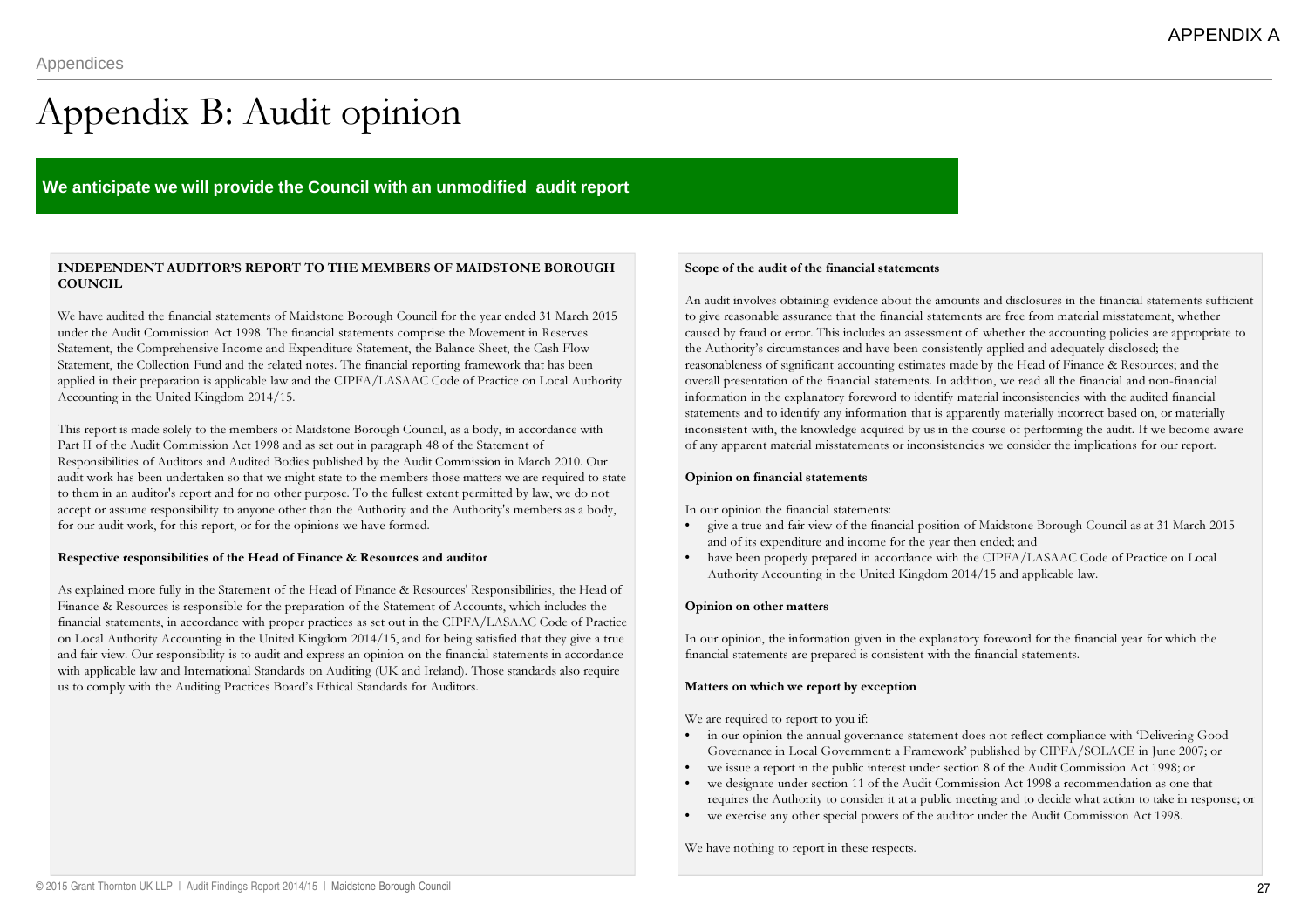Conclusion on the Authority's arrangements for securing economy, efficiency and effectiveness inthe use of resources

#### Respective responsibilities of the Authority and the auditor

The Authority is responsible for putting in place proper arrangements to secure economy, efficiency and effectiveness in its use of resources, to ensure proper stewardship and governance, and to review regularly the adequacy and effectiveness of these arrangements.

We are required under Section 5 of the Audit Commission Act 1998 to satisfy ourselves that the Authority has made proper arrangements for securing economy, efficiency and effectiveness in its use of resources. The Code of Audit Practice issued by the Audit Commission requires us to report to you our conclusion relating to proper arrangements, having regard to relevant criteria specified by the Audit Commission in October 2014.

We report if significant matters have come to our attention which prevent us from concluding that the Authority has put in place proper arrangements for securing economy, efficiency and effectiveness in its use of resources. We are not required to consider, nor have we considered, whether all aspects of the Authority's arrangements for securing economy, efficiency and effectiveness in its use of resources are operating effectively.

#### Scope of the review of arrangements for securing economy, efficiency and effectiveness in the use ofresources

We have undertaken our review in accordance with the Code of Audit Practice, having regard to the guidance on the specified criteria, published by the Audit Commission in October 2014, as to whether the Authority has proper arrangements for: securing financial resilience; andchallenging how it secures economy, efficiency and effectiveness.

The Audit Commission has determined these two criteria as those necessary for us to consider under the Code of Audit Practice in satisfying ourselves whether the Authority put in place proper arrangements for securing economy, efficiency and effectiveness in its use of resources for the year ended 31 March 2015.

We planned our work in accordance with the Code of Audit Practice. Based on our risk assessment, we undertook such work as we considered necessary to form a view on whether, in all significant respects, the Authority had put in place proper arrangements to secure economy, efficiency and effectiveness in its use of resources.

#### Conclusion

On the basis of our work, having regard to the guidance on the specified criteria published by the Audit Commission in October 2014, we are satisfied that, in all significant respects, Maidstone Borough Council put in place proper arrangements to secure economy, efficiency and effectiveness in its use of resources for the year ended 31 March 2015.

#### **Certificate**

We certify that we have completed the audit of the financial statements of Maidstone Borough Council in accordance with the requirements of the Audit Commission Act 1998 and the Code of Audit Practice issued by the Audit Commission.

#### [Signature]

Darren Wells for and on behalf of Grant Thornton UK LLP, Appointed AuditorFleming Way Manor Royal Crawley RH10 9GTXX September 2015